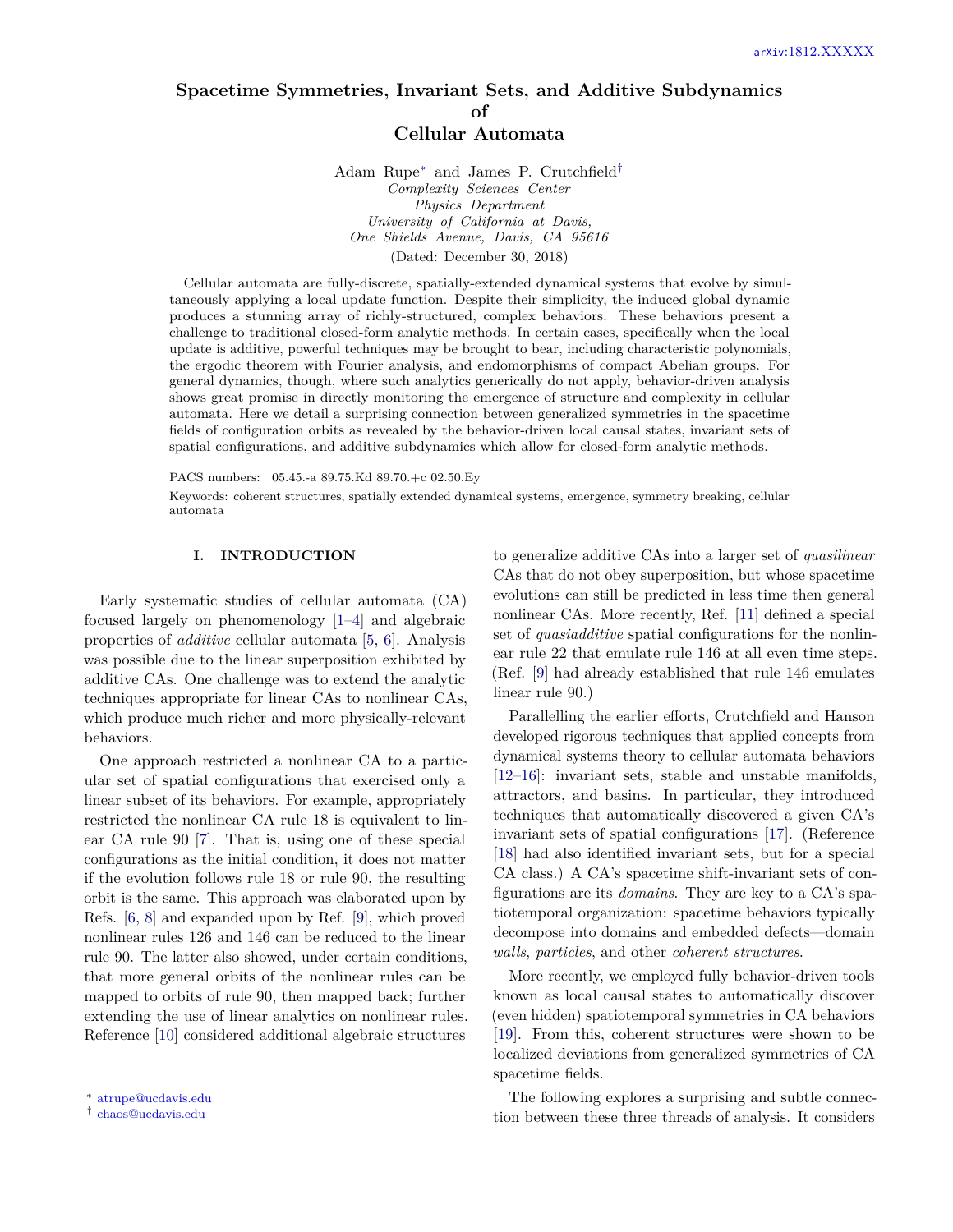a CA at three levels of description: (i) its global evolution function that updates spatial configurations, (ii) sets of spatial configuration in the state space of all possible configurations, and (iii) sets of spacetime-field orbits. Building on evidence presented in Ref. [\[19\]](#page-20-3), we argue here that there is strong evidence that spacetime field orbits resulting from evolution along an invariant set of spatial configurations possess generalized spacetime symmetries that are captured by the local causal states. This means domains can be equivalently described as invariant sets in state space or as sets of behaviors—spacetime field orbits with generalized symmetries. Do domains similarly have a defining characteristic in terms of the CA global evolution function? In fact, a wealth of examples do link CA domains with additive subdynamics; nonadditive CAs can become additive when evolving certain subsets of spatial configurations—domain invariant subsets. However, this is not always the case. We present a counterexample: a CA that does not become additive when evolving over a domain invariant set.

Defining a CA domain in terms of its equation of motion remains elusive. Despite this, there is an interesting connection between CA domains, given as either a spacetime invariant set or set of symmetric behaviors, and additive subdynamics of the CA. After building up the necessary formalism, we revisit examples given in the earlier literature showing nonlinear CAs displaying linear behaviors to illustrate and explore when these linear behaviors are in fact domain behaviors. The fact that many, *but not all*, domains are linear behaviors of CAs points to a more general theory still waiting to be discovered.

#### <span id="page-1-0"></span>**II. BACKGROUND**

We first recall CAs and the subclass of additive CAs. We then review how automata-theoretic methods are used to explore the temporal evolution of configuration subsets. The notion of structured behavior that we use is then laid out in our synopsis of spatiotemporal computational mechanics, including how structures are detected by causal filtering and how to reconstruct a CA's local causal states.

## **A. Cellular automata**

A one-dimensional *cellular automaton* or CA  $(\mathcal{A}^{\mathcal{L}}, \Phi)$ consists of a spatial lattice  $\mathcal{L} = \mathbb{Z}$  whose *sites* take values from a finite *alphabet* A. A CA *state*  $x \in A^{\mathbb{Z}}$  is the configuration of all site values  $x^r \in A$  on the lattice. (For states *x*, subscripts denote time; superscripts sites.) CA states evolve in discrete time steps according to the *global* *evolution*  $\Phi : \mathcal{A}^{\mathbb{Z}} \to \mathcal{X} \subseteq \mathcal{A}^{\mathbb{Z}}$ , where:

$$
x_{t+1} = \Phi(x_t) \; .
$$

Φ is implemented through parallel, synchronous application of a *local update rule φ* that evolves individual sites  $x_t^r$  based on their radius *R neighborhoods*  $\eta(x^r) =$  ${x^{r'}} : ||r - r'|| < R$ :

$$
x_{t+1}^r = \phi(\eta(x_t^r))
$$
.

Stacking the states in a CA *orbit*  $x_{0:t}$ {*x*0*, x*1*, . . . , xt*−1} in time-order produces a *spacetime field*  $\mathbf{x}_{0:t}$  ∈  $\mathcal{A}^{\mathbb{Z} \otimes \mathbb{Z}}$ . Visualizing CA orbits as spacetime fields reveals the fascinating patterns and localized structures that CAs produce and how the patterns and structures evolve and interact over time.

### *1. Elementary cellular automata*

The parameters (A*, R*) define a CA *class*. One simple but nontrivial class is that of the so-called *elementary* cellular automata (ECAs) [\[8\]](#page-19-5) with a binary local alphabet  $\mathcal{A} = \{0, 1\}$  and radius  $R = 1$  local interactions  $\eta(x_t^r) =$  $x_t^{r-1} x_t^r x_t^{r+1}$ . Due to their definitional simplicity and wide study, we mostly explore ECAs in our examples.

A local update rule  $\phi$  is generally specified through a *lookup table*, which enumerates all possible neighborhood configurations  $\eta$  and their outputs  $\phi(\eta)$ . The lookup table for ECAs is given as:

| η              | $O_{\eta} = \phi(\eta)$ |
|----------------|-------------------------|
| 111            | Ο7                      |
| 110            | $O_6$                   |
| $1 \t0 \t1$    | $O_5$                   |
| $1\;0\;0$      | $O_4$                   |
| $0\; 1\; 1$    | Ο3                      |
| 010            | О,                      |
| 001            | $O_1$                   |
| 0 <sub>0</sub> | Ω∩                      |

*,*

where each output  $O_n = \phi(\eta) \in \mathcal{A}$  and the *η*s are listed in lexicographical order. There are  $2^8 = 256$  possible ECA lookup tables, as specified by the possible strings of output bits:  $O_7O_6O_5O_4O_3O_2O_1O_0$ . A specific ECA lookup table is often referred to as an ECA *rule* with a *rule number* given as the binary integer  $o_7 o_6 o_5 o_4 o_3 o_2 o_1 o_0 \in [0, 255]$ . For example, ECA 172's lookup table has output bit string 10101100.

In our analysis we examine the powers of the lookup table, also called *higher-order lookup tables*. The  $n^{\text{th}}$ order lookup table  $\phi^n$  maps the radius  $n \cdot R$  neighborhood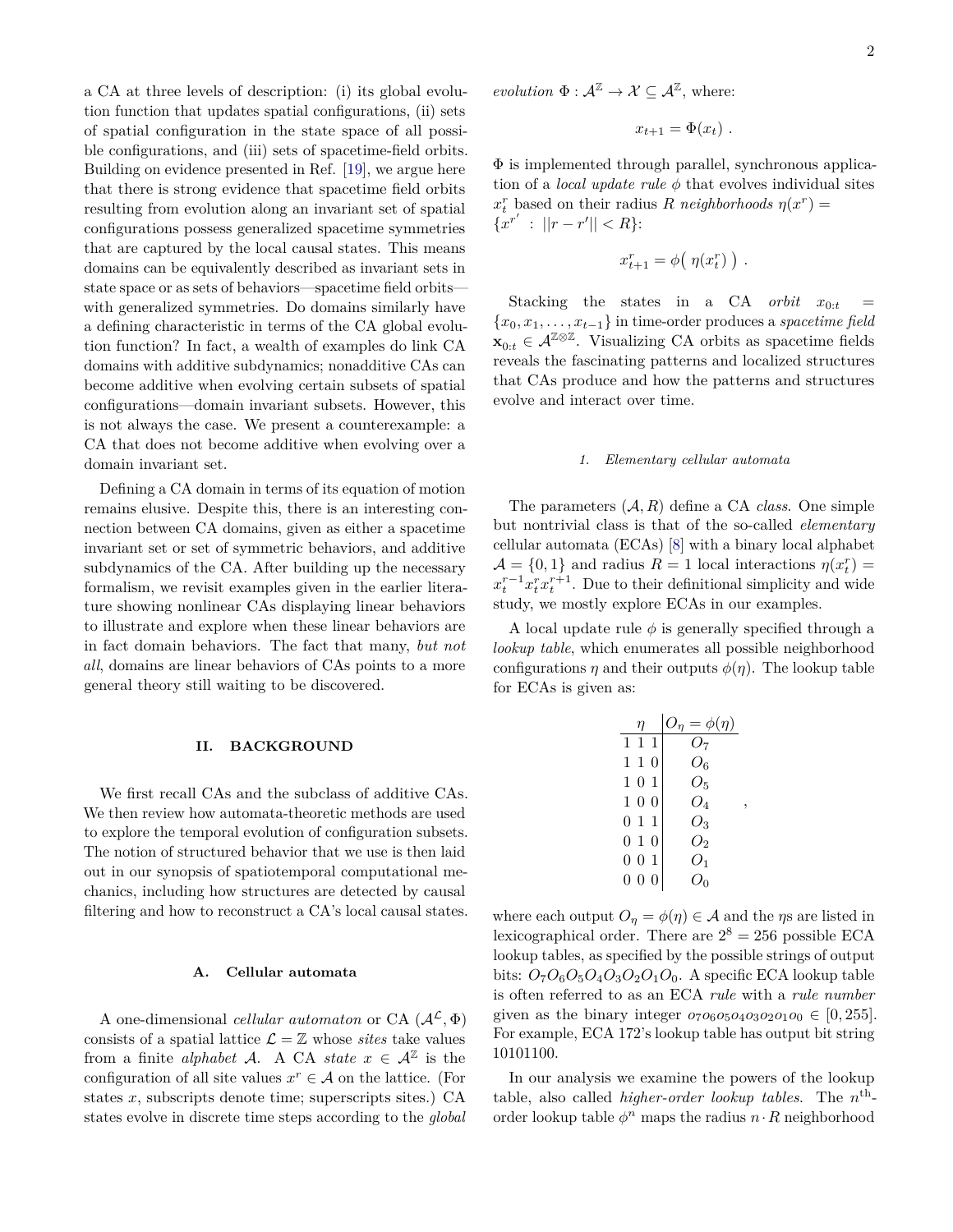of a site to that site's value *n* time steps in the future. Said another way, a spacetime point  $x_{t+n}^r$  is completely determined by the radius  $n \cdot R$  neighborhood *n* time-steps in the past according to:

$$
x_{t+n}^r = \phi^n(\eta^n(x_t^r)) .
$$
  
*2. Additive CAs*

The special subclass of additive CAs is of particular interest. A CA is *additive* if the output  $\phi(\eta)$  may be written as a linear combination of the neighborhood entries:

$$
x_{t+1}^r = \phi\big(\eta(x_t^r)\big) = \sum_{i=-R}^R a_i x_t^i \pmod{|\mathcal{A}|},\qquad(1)
$$

where  $a_i \in \mathcal{A}$ .

Additive CAs are referred to as "linear" because they obey a linear superposition principle. For any *N* radius-*R* neighborhood configurations  $\eta_i$ , the local update rule  $\phi$ satisfies:

$$
\sum_{i=1}^{N} \phi(\eta_i) = \phi\left(\sum_{i=1}^{N} \eta_i\right) , \qquad (2)
$$

where  $\Sigma$  denotes addition modulo  $|\mathcal{A}|$  over each site in the neighborhoods [\[5,](#page-19-2) [9\]](#page-19-6). For the binary-alphabet CAs considered here additivity and linearity are equivalent (each implies the other) [\[20\]](#page-20-4). And so, we use both terms interchangeably.

Linear superposition enables powerful analytic techniques. For example, representing spatial configurations via characteristic polynomials gives a linear time-evolution via multiplication of a second polynomial representing Φ [\[5\]](#page-19-2). Or, one can employ the ergodic theorem for commuting transformations together with Fourier analysis [\[6\]](#page-19-3). Similarly, ergodic theory interprets additive CAs as endomorphisms of a compact Abelian group, which have been thoroughly investigated [\[21\]](#page-20-5).

For general one-dimensional CAs with alphabet  ${\mathcal A}$  and neighborhood radius *R*, there are  $|A|^{|\mathcal{A}|^{2R+1}}$  update rules. However, only  $|\mathcal{A}|^{2R+1}$  are linear. Though there are cases where nonlinear rules may be mapped onto linear rules [\[9\]](#page-19-6), the analytic tools just described apply to a vanishingly small subset of CA rules.

### **B. Automata-theoretic CA evolution**

Rather than study how a CA evolves individual configurations, it is particularly informative to investigate how

CAs evolve sets of configurations [\[12,](#page-19-9) [17\]](#page-20-1). This allows for discovery of structures in the state space of a CA induced by  $\Phi$ .

For cellular automata in one spatial dimension, configurations  $x \in \mathcal{A}^{\mathbb{Z}}$  are strings over the alphabet A. Sets of strings recognized by finite state machines are called *regular languages*. Any regular language *L* has a unique minimal finite-state machine *M*(*L*) that recognizes or generates it [\[22\]](#page-20-6). These automata are useful since they give a finite representation of a typically infinite set of regular-language configurations.

<span id="page-2-2"></span>Not all regular languages are appropriate as sets of spatial configurations for cellular automata; we consider only sets that are subword closed and prolongable in the sense that every word in the language can be extended to the left and the right to obtain a longer word in the language. In automata theory these are known as *factorial, prolongable regular languages*. In symbolic dynamics [\[23\]](#page-20-7) these are the languages of *sofic shifts*—closed, shiftinvariant subsets of  $\mathcal{A}^{\mathbb{Z}}$  that are described by finite-state machines. The language L of a sofic shift  $X \subseteq \mathcal{A}^{\mathbb{Z}}$ , a *sofic language*, is the collection of all words that occur in points  $x \in \mathcal{X}$ . (See Definition 1.3.1 and Proposition 1.3.4 in Ref. [\[23\]](#page-20-7) for details of sofic languages; sometimes called *process languages* in the computational mechanics literature.) Every state of the machine  $M(L)$  for a sofic language *L* is both a start and end state.

<span id="page-2-3"></span>For the remainder of our development any language *L* always refers to a sofic language, and the machine  $M(L)$  refers to the unique minimal deterministic finite automaton of that language.

To explore how a CA evolves languages we establish a dynamic that evolves machines. This is accomplished via finite-state transducers. Transducers are a particular type of input-output machine that maps strings to strings [\[24\]](#page-20-8). This is exactly what a (one-dimensional) CA's global dynamic  $\Phi$  does [\[25\]](#page-20-9). As a mapping from a configuration  $x_t$  at time *t* to one  $x_{t+1}$  at time  $t+1$ ,  $\Phi$  is also a map on a configuration set  $L_t$  from one time to the next  $L_{t+1}$ :

<span id="page-2-1"></span>
$$
L_{t+1} = \Phi(L_t) . \tag{3}
$$

The global dynamic  $\Phi$  can be represented as a finitestate transducer  $T_{\Phi}$  that evolves a set of configurations represented by a finite-state machine. This is the *finite machine evolution* (FME) operator [\[12\]](#page-19-9). Its operation composes the CA transducer  $T_{\Phi}$  and finite-state machine  $M(L_t)$  to get the machine  $M_{t+1} = M(L_{t+1})$  describing the set  $L_{t+1}$  of spatial configurations at the next time step:

<span id="page-2-0"></span>
$$
M_{t+1} = \min(\mathcal{T}_{\Phi} \circ M(L_t)). \tag{4}
$$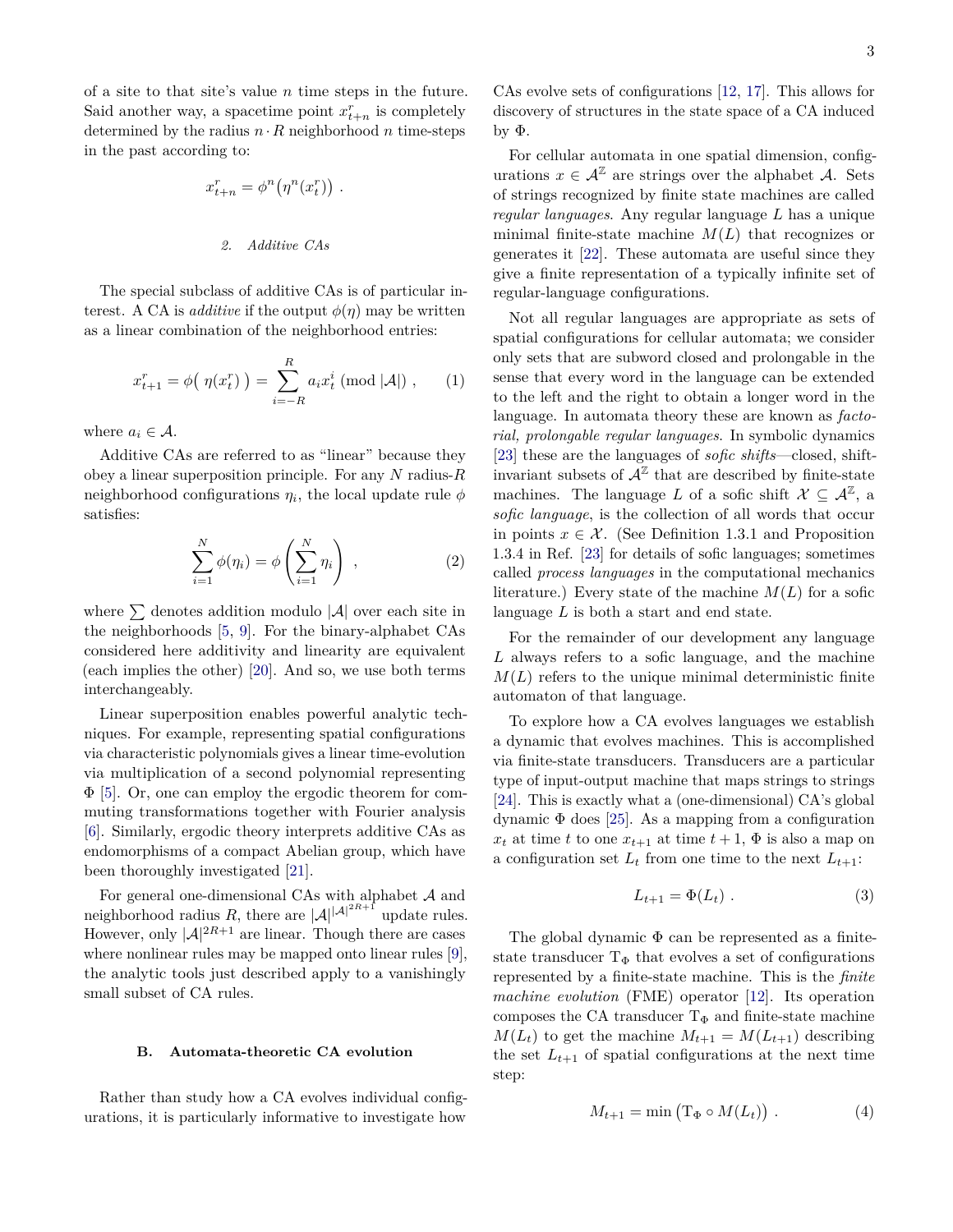Here,  $\min(M)$  is the automata-theoretic procedure that minimizes the number of states in machine *M*. While not entirely necessary for language evolution, the minimization step is helpful when monitoring the complexity of *Lt*. The net result is that Eq. [\(4\)](#page-2-0) is the automata-theoretic version of Eq. [\(3\)](#page-2-1)'s set evolution dynamic. Analyzing how the FME operator evolves configuration sets of different kinds is a key tool in understanding CA emergent patterns.

## **C. Computational Mechanics**

A question central to understanding CA spacetime behaviors concerns structure: What spatial and spatiotemporal structures do CAs generate? How do they do so? How are CA state spaces organized to support structures and their dynamical emergence? Computational mechanics was developed to address the question of structure in dynamical systems and stochastic processes [\[26\]](#page-20-10). We first review its pure-temporal version and then its extension to spacetime.

#### *1. Temporal processes and their causal states*

To identify and analyze pattern and structure in CA behaviors in a rigorous and principled manner we employ the behavior-driven framework known as *computational mechanics* [\[26,](#page-20-10) [27\]](#page-20-11). Since it was most fully developed in the temporal setting, consider first a stationary bi-infinite stochastic process  $P$ —the distribution of all a system's allowed behaviors or *realizations ... x*<sub>−2</sub>*, x*<sub>−1</sub>*, x*<sub>0</sub>*, x*<sub>1</sub>*, ...* as specified by their joint probabilities  $Pr( ..., X_{-2}, X_{-1}, X_0, X_1, ...).$  Here,  $X_t$  is the random variable for the outcome of the measurement  $x_t \in \mathcal{A}$  at time *t*, taking values from a finite set  $\mathcal{A}$  of all possible events. (Uppercase denotes a random variable; lowercase its value.) We denote a contiguous chain of  $\ell$ random variables as  $X_{0:\ell} = X_0 X_1 \cdots X_{\ell-1}$  and their realizations as  $x_{0:\ell} = x_0 x_1 \cdots x_{\ell-1}$ . (Left indices are inclusive; right, exclusive.) We suppress indices that are infinite. A process is *stationary* when  $Pr(X_{t:t+\ell}) = Pr(X_{0:\ell})$  for all  $t$  and  $\ell$ .

The canonical object of computational mechanics, used to represent pattern and structure in the behavior of a stochastic process, is the  $\epsilon$ -machine [\[28\]](#page-20-12). This is a type of stochastic finite-state machine known as a hidden Markov model, which consists of a set Ξ of *causal states* and transitions between them. The causal states are constructed for a given process by calculating the equivalence classes

<span id="page-3-0"></span>4

determined by the *causal equivalence relation*:

$$
x_{:t} \sim_{\epsilon} x'_{:t} \Longleftrightarrow \Pr(X_{t:}|X_{:t}=x_{:t}) = \Pr(X_{t:}|X_{:t}=x'_{:t}). \tag{5}
$$

In words, two pasts  $x_{:t}$  and  $x'_{:t}$  are *causally equivalent*, i.e., belong to the same causal state, if and only if they make the same prediction for the future  $Pr(X_{t:}|\cdot)$ . Equivalent states lead to the same future conditional distribution. Behaviorally, the interpretation is that whenever a process generates the same future (a conditional distribution), it is effectively in the same state.

Each causal state  $\xi \in \Xi$  is an element of the coarsest partition of a process' pasts  $\{x_{:t}: t \in \mathbb{Z}\}\$  such that every  $x_{it} \in \xi$  has the same predictive distribution:  $Pr(X_{t}: | x_{it}) =$ Pr( $X_0$ :|·). The associated random variable is  $\Xi$ . The  $\epsilon$ *function*  $\epsilon(x_t)$  maps a past to its causal state:  $\epsilon : x_t \mapsto \xi$ . In this way, it generates the partition defined by the causal equivalence relation  $\sim_{\epsilon}$ . One can show that the causal states are the unique *minimal sufficient statistic* of the past when predicting the future [\[28\]](#page-20-12).

#### *2. Spatiotemporal processes, local causal states*

A spatiotemporal system, in contrast to a purely temporal one, generates a process  $Pr(\ldots, X_{-1}, X_0, X_1, \ldots)$ consisting of the series of fields  $X_t$  over a spatial lattice  $\mathcal{L}$ . A realization of a spatiotemporal process then is a *spacetime field*  $\mathbf{x} \in \mathcal{A}^{\mathcal{L} \otimes \mathbb{Z}}$ , consisting of a time series  $x_0, x_1, \ldots$  of spatial configurations  $x_t \in A^{\mathcal{L}}$ .  $A^{\mathcal{L} \otimes \mathbb{Z}}$  is the orbit space of the process; that is, time is added onto the system's state space. The associated spacetime field random variable is **X**. A *spacetime point*  $\mathbf{x}_t^r \in \mathcal{A}$  is the value of the spacetime field at coordinates  $(r, t)$ —that is, at location  $r \in \mathcal{L}$  at time *t*. The associated random variable at that point is  $\mathbf{X}_t^r$ .

To extract pattern and structure from a system's spacetime field behaviors we employ a spatially local generalization of the causal equivalence relation Eq. [\(5\)](#page-3-0). For systems that evolve under a homogeneous local dynamic and for which information propagates through the system at a finite speed, it is quite natural to use lightcones as spatially local notions of pasts and futures.

Formally, the *past lightcone* L <sup>−</sup> of a spacetime random variable  $X_t^r$  is the set of all random variables at previous times that could possibly influence it. That is:

$$
\mathcal{L}^{-}(r,t) \equiv \left\{ \mathbf{X}_{t'}^{r'} : t' \le t \text{ and } ||r' - r|| \le c(t - t') \right\}, (6)
$$

where *c* is the finite speed of information propagation in the system. Similarly, the *future lightcone*  $L^+$  is given as all the random variables at subsequent times that could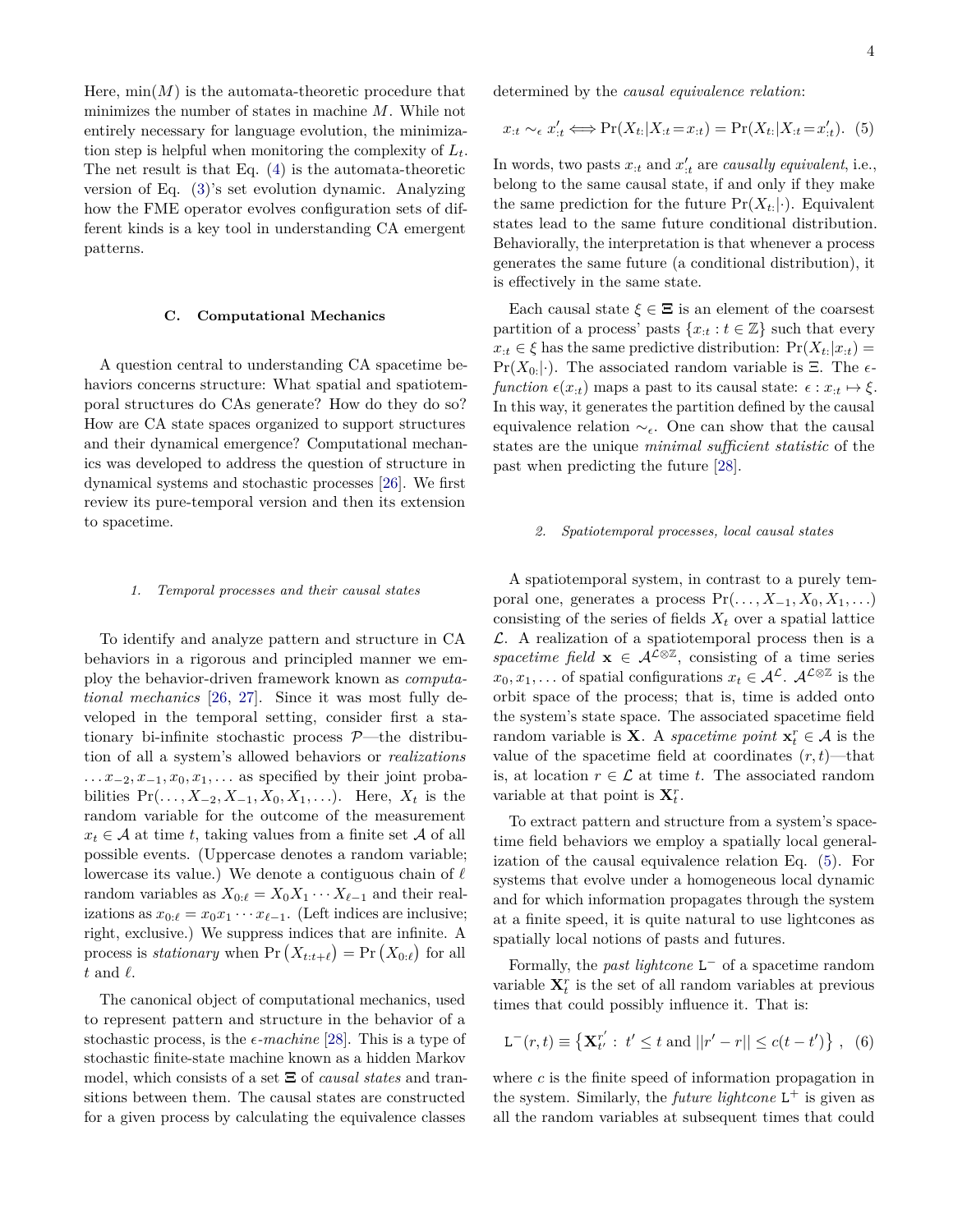

<span id="page-4-0"></span>FIG. 1. Lightcone random variable templates: Past lightcone  $\mathbf{L}^-(r_0, t_0)$  and future lightcone  $\mathbf{L}^+(r_0, t_0)$  for present spacetime point  $\mathbf{X}_{t_0}^{r_0}$  in a 1+1 D field with nearest-neighbor (or radius-1) interactions.

possibly be influenced by  $\mathbf{X}_t^r$ :

$$
\mathsf{L}^{+}(r,t) \equiv \left\{ \mathbf{X}_{t'}^{r'} : t' > t \text{ and } ||r' - r|| \le c(t' - t) \right\} .
$$
 (7)

We include the *present* random variable  $\mathbf{X}_t^r$  in its past lightcone, but not its future lightcone. An illustration for one-space and time  $(1+1D)$  fields on a lattice with nearest-neighbor (or *radius*-1) interactions is shown in Fig [1.](#page-4-0) We use  $L^-$  to denote the random variable for past lightcones with realizations  $\ell^-$ ; similarly, L<sup>+</sup> those with realizations  $\ell^+$  for future lightcones.

The choice of lightcone representations for both local pasts and futures is ultimately a weak-causality argument: influence and information propagate locally through a spacetime site from its past lightcone to its future lightcone. As we will see in the rule 60 example in Sec. [V](#page-9-0) A, the utility of the local causal states as a behavior-driven tool is deeply rooted in this notion of weak-causality.

Using lightcones as local pasts and futures, generalizing the causal equivalence relation to spacetime is now straightforward. Two past lightcones are causally equivalent if they have the same distribution over future lightcones:

$$
\ell_i^- \sim_{\epsilon} \ell_j^- \iff \Pr\left(L^+|\ell_i^-\right) = \Pr\left(L^+|\ell_j^-\right). \tag{8}
$$

This *local causal equivalence relation* over lightcones implements an intuitive notion of *optimal local prediction* [\[29\]](#page-20-13). At some point  $\mathbf{x}_t^r$  in spacetime, given knowledge of all past spacetime points that could possibly affect **x**<sup>*r*</sup>—i.e., its past lightcone  $\ell^-(r, t)$ —what might happen at all subsequent spacetime points that could be affected by  $\mathbf{x}_t^r$ —i.e., its future lightcone  $\ell^+(r, t)$ ?

The equivalence relation induces a set Ξ of *local causal states ξ*. A functional version of the equivalence relation

is helpful, as in the temporal setting, as it directly maps a given past lightcone  $\ell^-$  to the equivalence class  $[\ell^-]$  of which it is a member:

$$
\epsilon(\ell^-) = [\ell^-]
$$

$$
= \{\ell^-': \ell^- \sim_\epsilon \ell^{-'}\}
$$

or, even more directly, to the associated local causal state:

$$
\epsilon(\ell^-) = \xi_{\ell^-} \ .
$$

The local causal states are the unique minimal sufficient statistics of past lightcones to predict future lightcones.

## *3. Causal filtering*

As in temporal computational mechanics, the local causal equivalence relation Eq. [\(8\)](#page-4-1) induces a partition over the space of (infinite) past lightcones, with the local causal states being the equivalence classes. We will use the same notation for local causal states as was used for temporal causal states above, as there will be no overlap later: Ξ is the set of local causal states defined by the local causal equivalence partition, Ξ denotes the random variable for a local causal state, and *ξ* for a specific realized causal state. The  $\epsilon$ -function  $\epsilon(\ell^-)$  maps past lightcones to their local causal states  $\epsilon : \ell^- \mapsto \xi$ , based on their conditional distribution over future lightcones.

For spatiotemporal systems, a first step to discover emergent patterns applies the local  $\epsilon$ -function to an entire spacetime field to produce an associated *local causal state field*  $S = \epsilon(\mathbf{x})$ . Each point in the local causal state field is a local causal state  $S_t^r = \xi \in \Xi$ .

The central strategy here is to extract a spatiotemporal process' pattern and structure from the local causal state field. The transformation  $S = \epsilon(\mathbf{x})$  of a particular spacetime field realization **x** is known as *causal state filtering* and is implemented as follows. For every spacetime coordinate (*r, t*):

- 1. At  $\mathbf{x}_t^r$  determine its past lightcone  $\mathbf{L}^-(r,t) = \ell^-$ ;
- <span id="page-4-1"></span>2. Identify its local predictive distribution  $Pr(L^+|\ell^-);$
- 3. Determine the unique local causal state  $\xi \in \Xi$  to which it leads; and
- 4. Label the local causal state field at point (*r, t*) with *ξ*: S *r <sup>t</sup>* = *ξ*.

Notice the values assigned to  $S$  in step 4 are simply the labels for the corresponding local causal states. Thus, the local causal state field is a *semantic field*, as its values are not measures of any quantity, but rather labels for equivalence classes of local dynamical behaviors as in the *measurement semantics* introduced in Ref. [\[30\]](#page-20-14).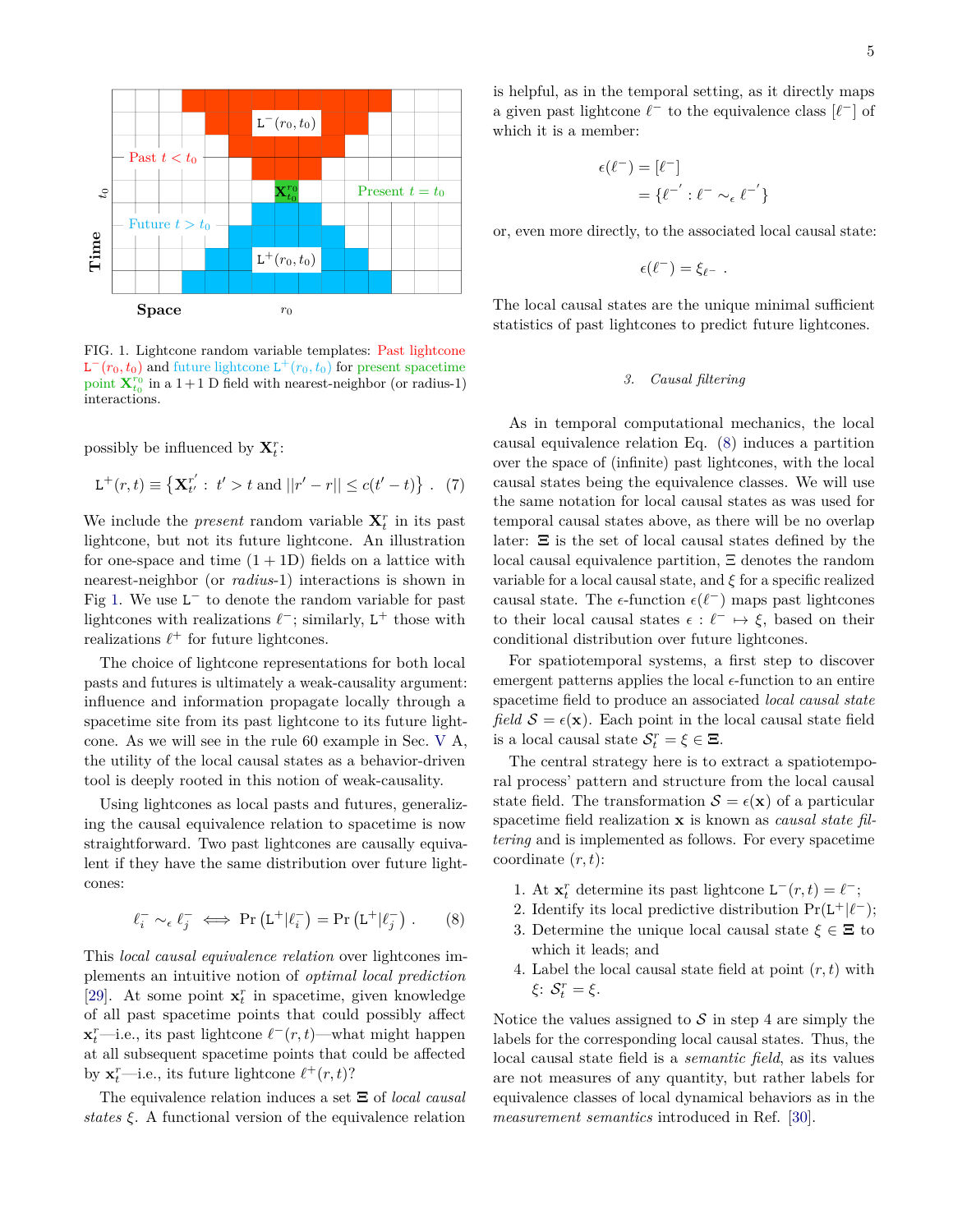#### *4. Topological reconstruction*

Being a behavior-driven technique, the local causal states are reconstructed from spacetime field realizations, rather than calculated from a system's equations of motion. As the results presented in Sec. [V](#page-9-0) below rely on symmetries in local causal state fields, it is important to know whether one has a faithful local causal state reconstruction or not.

Using the local causal equivalence relation as given in Eq. [\(8\)](#page-4-1) presents a challenge since the conditional distributions over lightcones must be inferred from finite realizations. To circumvent this, we instead use *topological reconstruction*. This replaces *probabilis-* $\text{tric morphs morph}_{\mathcal{P}}(\ell_i^-) = \Pr\left(\mathsf{L}^+|\ell_i^-\right)$  with *topological*  $morphs$  morph $\tau(\ell_i^-) = \{\text{all } \ell_j^+ \text{ occurring with } \ell_i^- \},$  which are the supports of the probabilistic morphs. Thus, two past lightcones are topologically (causally) equivalent if they lead to the same *set* of future lightcones. Contrast this with being probabilistically (causally) equivalent, if they have the same *distribution* over future lightcones.

Topological reconstruction is particularly convenient for fully-discrete systems such as CAs, since the topological morphs for finite-depth lightcones can be *exactly* reconstructed and the condition for topological equivalence is *exact*. (That is, are the topological morph sets the same or not?) Moreover, the number of unique past lightcone-future lightcone pairs seen in spacetime field data is monotone increasing, providing a measure of convergence for identifying topological morphs. In short, finite-depth approximations to the topological local causal states can be exactly reconstructed with confidence.

For concreteness, Sec. [V'](#page-9-0)s topological reconstruction of local causal states uses past and future lightcone depths of 3 for explicit symmetry domains and past lightcone depth 8 and future lightcone depth 3 for hidden symmetry domains. (Domain types are defined shortly.)

## <span id="page-5-0"></span>**III. DOMAINS OF CELLULAR AUTOMATA**

With CAs and the necessary analysis tools in hand, we now turn to explore their "structured" behaviors. In particular, we now consider behaviors called *domains* terminology borrowed from condensed matter physics. Below we give two distinct domain definitions; one in terms of dynamically-invariant sets, the other in terms of local causal-state symmetries. For both, a formal notion of domain is used to discover and describe these and other emergent spacetime structures that form in CA spacetime fields. Reference [\[19\]](#page-20-3) compared the structural analyses of CAs using both domain definitions and

reported on a strong empirical correspondence between them. The results presented here in Sec. [V](#page-9-0) further bolster this correspondence, leading us to conjecture that the two definitions are equivalent.

#### **A. Spacetime invariant sets**

The first systematic analysis of these and related structured behaviors of CAs was done by Crutchfield, Hanson, and McTague [\[12](#page-19-9)[–17,](#page-20-1) [31\]](#page-20-15). Using the FME operator, they discovered sets of spatially (and statistically) homogeneous configurations that are invariant under a CA dynamic Φ.

Presently, we find it useful to restate and reinterpret these results using symbolic dynamics [\[23\]](#page-20-7). Recall that a *shift space*, or simply a *shift*,  $X \subseteq \mathcal{A}^{\mathbb{Z}}$  is a compact, shift-invariant subset of the full- $A$  shift  $A^{\mathbb{Z}}$ . A *point*  $x = \ldots x_{-2}, x_{-1}, x_0, x_1, \ldots$  in a shift space is an indexed bi-infinite string of symbols in A and the *shift operator σ* increments the indices of points by one; if  $y = σ(x)$ for  $x \in \mathcal{X}$ , then  $y_i = x_{i+1}$  and by definition  $y \in \mathcal{X}$ . As the name suggests, a *sliding block code*  $\Phi : \mathcal{X} \to \mathcal{Y}$  maps points from one shift space to another using a slidingwindow function  $\phi$ :  $y_i = \phi(x_{i-m:i+n})$ , where  $x \in \mathcal{X}$ ,  $y \in \mathcal{Y}$ . We are particularly interested in surjective codes, also known as *factor maps*. The notational overlap with CA dynamics is intentional: CAs are uniform sliding block codes  $(m = n = R)$  that commute with  $\sigma$  [\[32\]](#page-20-16).

We now give the spacetime invariant set definition of CA domains using this symbolic dynamics formalism. We consider sets of CA configurations given as shift spaces, and these are invariant sets of the CA if the CA dynamic Φ is a factor map from that shift space to itself.

**Definition 1.** Consider a CA  $\Phi$  and a set  $\Lambda$  =  $\{\Lambda_1, \Lambda_2, \ldots, \Lambda_n\}$  of shift spaces  $\Lambda_i \subseteq \mathcal{A}^{\mathbb{Z}}$ . Together, this  $\{f_1, f_2, \ldots, f_k\}$  of simple spaces  $R_i \subseteq \mathcal{A}$ . Logering set of shifts is a *domain* of  $\Phi$  if the following hold:

- 1. *Spatial invariance*: Each  $\Lambda_i \in \Lambda$  is an *irreducible sofic shift*. That is, the set of strings in each  $\Lambda_i$ is generated by a strongly-connected finite-state machine  $M(\Lambda_i)$ .
- <span id="page-5-1"></span>2. *Temporal invariance*:  $\Phi : \Lambda_i \to \Lambda_{i+1 \text{ (mod } \widehat{p})}$  is a<br>
factor was fame. A to  $\Lambda$ factor map from  $\Lambda_i$  to  $\Lambda_{i+1 \pmod{\widehat{p}}}$ . Thus,  $\Phi^p : \Lambda_i \to \Lambda_i$  is a factor from  $\Lambda_i$  to itself, for all  $\Lambda_i$ .  $\Lambda_i$  is a factor from  $\Lambda_i$  to itself, for all  $\Lambda_i$ .

Each distinct  $\Lambda_i$  is a *temporal phase* of the domain and the number  $\hat{p}$  of temporal phases is the *recurrence time* of the domain—the minimum number of time steps required for Φ to map a temporal phase back to itself. The size *s* of the minimal cycle in  $M(\Lambda_i)$  is the *spatial period* of  $\Lambda_i$ .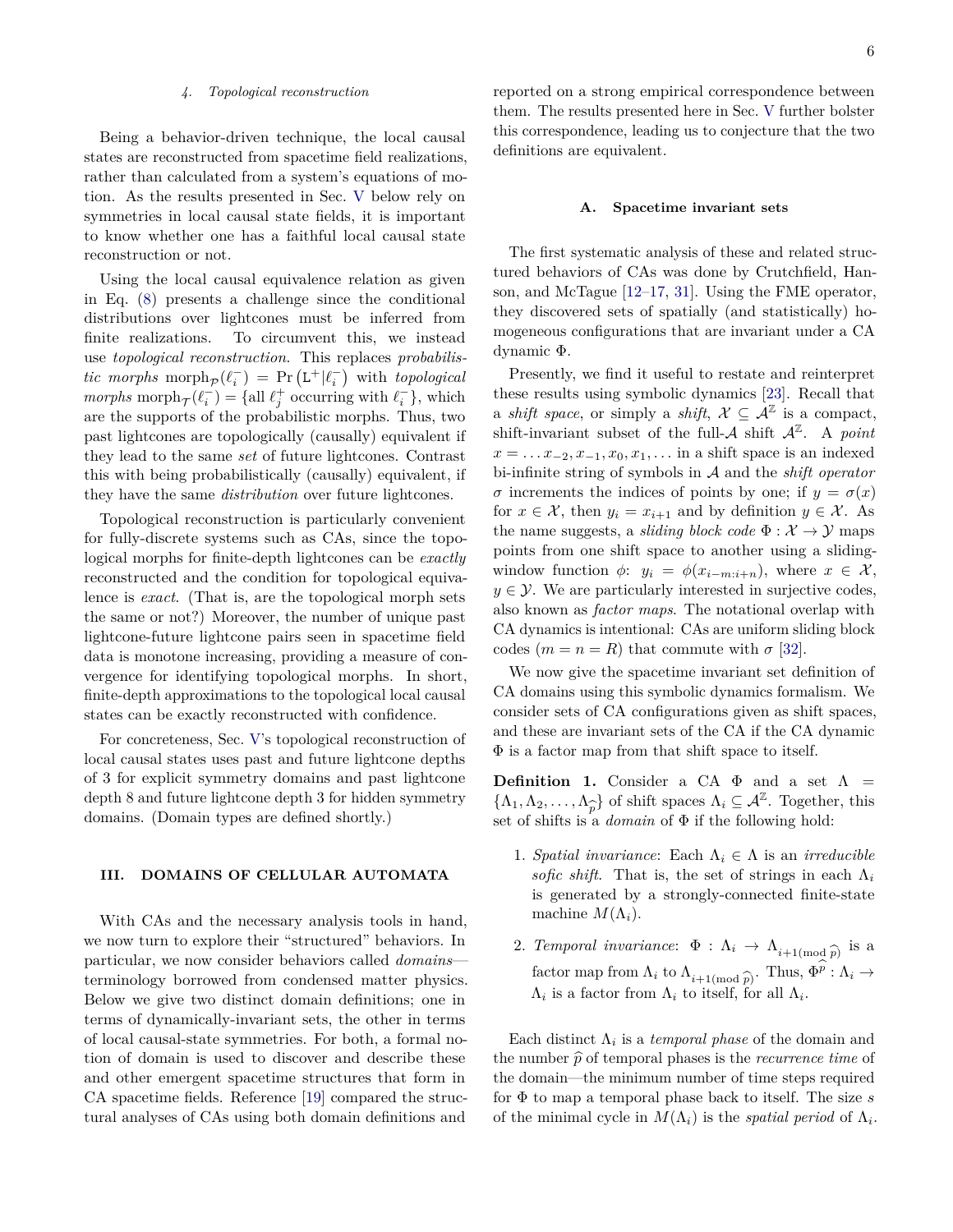For all known examples, the spatial period of each  $\Lambda_i$  in a given Λ is the same; thus, making *s* the spatial period of the domain.

An ambiguity arises here between  $\Lambda$ 's recurrence time  $\hat{p}$  and its *temporal period*  $p$ . For a certain class of CA domain (those with explicit symmetries, see Sec. [III](#page-5-0) C), the domain states  $x \in \Lambda$  are periodic orbits of the CA, with orbit period equal to the domain period:  $x = \Phi^p(x)$ . It is less clear how to define the temporal period for domains in general using this formalism. The temporal period appears to be related more to the *spacetime shift spaces* of domain orbits that results from evolving domain spatial shift spaces under  $\Phi$ . The spacetime shift spaces of hidden symmetry domains are more complicated objects than those of explicit symmetry domains. Notably, at present, beyond particular cases it is not known how to generally relate the domain spatial shifts to their resulting spacetime shifts.

Given a CA  $\Phi$ , there are no general analytic solutions to  $\Phi^p(\Lambda_i) = \Lambda_i$ . However, given a candidate shift X it is computationally straightforward to find the factor Y of  $\mathcal X$  under  $\Phi$  using the FME operator. That is, we want to restrict the function-domain of  $\Phi$  to X and then find the set Y of images  $y = \Phi(x)$  for all pre-images  $x \in \mathcal{X}$  so that  $\Phi$  is a surjective map from  $\mathcal X$  to  $\mathcal Y$ . This is exactly what the FME operator does. If  $\mathcal X$  is an irreducible sofic shift and  $\mathcal{X} = \Phi^p(\mathcal{X})$  for some  $\hat{p}$ , then X is a domain<br>temporal phase of  $\Phi$ . Since the EME evolves mashines we temporal phase of Φ. Since the FME evolves machines, we technically look for  $M(\mathcal{X}) = \Phi^p(M(\mathcal{X}))$ , where equality here is given by machine isomorphism [\[33\]](#page-20-17). If  $\hat{p} > 1$ , the other temporal phases can be found using  $\Lambda_{i+1 \text{(mod } p)} =$  $\Phi(\Lambda_i)$ .

#### **B. Local causal-state symmetries**

More recently, the local causal states were used to identify special CA behaviors directly from spacetime fields [\[19\]](#page-20-3), rather than from structures in state space that produce the spacetime fields, as with the invariant sets just described. There, the causal filter  $S = \epsilon(\mathbf{x})$  was used to transform the time- and space-shift invariance of a spacetime field **x** into explicit time and space translation symmetries.

Consider a spatiotemporal process **X**, the set  $\Xi$  of local causal states induced by the local causal equivalence relation  $\sim_{\epsilon}$  over **X**, and the local causal state field  $S =$  $\epsilon(\mathbf{x})$  over the spacetime field realization **x**. Let  $\sigma_p$  denote the *temporal shift operator* that shifts a spacetime field **x** by *p* steps along the time dimension. This translates a point  $\mathbf{x}_t^r$  in the spacetime field as:  $\sigma_p(\mathbf{x})_t^r = \mathbf{x}_{t+p}^r$ . Similarly, let  $\sigma^s$  denote the *spatial shift operator* that

shifts a spacetime field **x** by *s* steps along the spatial dimension. This translates a spacetime point  $\mathbf{x}_t^r$  via:  $\sigma^s(\mathbf{x})_t^r = \mathbf{x}_t^{r+s}.$ 

**Definition 2.** A *pure domain field*  $\mathbf{x}_{\Lambda}$  is a realization such that  $\sigma_p$  and  $\sigma^s$  applied to  $\mathcal{S}_\Lambda = \epsilon(\mathbf{x}_\Lambda)$  form a symmetry group [\[34\]](#page-20-18). The generators of the symmetry group consist of the following translations:

1. *Temporal invariance*: For some finite time shift *p* the domain causal state field is invariant:

<span id="page-6-0"></span>
$$
\sigma_p(\mathcal{S}_\Lambda) = \mathcal{S}_\Lambda \tag{9}
$$

and:

2. *Spatial invariance*: For some finite spatial shift *s* the domain causal state field is invariant:

<span id="page-6-1"></span>
$$
\sigma^s(\mathcal{S}_\Lambda) = \mathcal{S}_\Lambda . \tag{10}
$$

The symmetry group is completed by including these translations' inverses, compositions, and the identity nullshift  $\sigma_0(\mathbf{x})_t^r = \mathbf{x}_t^r$ . The set  $\Xi_\Lambda \subseteq \Xi$  is  $\Lambda$ 's *domain local causal states*:  $\Xi_{\Lambda} = \{(\mathcal{S}_{\Lambda})_t^r : t \in \mathbb{Z}, r \in \mathcal{L}\}.$ 

A *domain*  $\Lambda$  of **X** is the set of all realizations **x**<sub> $\Lambda$ </sub> such that  $S_{\Lambda} = \epsilon(\mathbf{x}_{\Lambda})$  contains only local causal states from  $\Xi_{\Lambda}$  and has the defining spacetime symmetries. The set Λ is a spacetime shift space—a closed, spacetime-shift invariant subset of  $\mathcal{A}^{\mathbb{Z} \otimes \mathbb{Z}}$ .

The smallest integer *p* for which the temporal invariance of Eq. [\(9\)](#page-6-0) is satisfied is  $\Lambda$ 's *temporal period*. The smallest *s* for which Eq. [\(10\)](#page-6-1)'s spatial invariance holds is Λ's *spatial period*.

The domain's *recurrence time*  $\hat{p}$  is the smallest time shift that brings  $\mathcal{S}_{\Lambda}$  back to itself when also combined with finite spatial shifts. That is,  $\sigma^j \sigma_{\widehat{p}}(\mathcal{S}_\Lambda) = \mathcal{S}_\Lambda$  for box 6,  $\sigma \circ \sigma_p(\mathcal{O}_A) = \mathcal{O}_A$  for<br>
some finite space shift  $\sigma^j$ . If  $\hat{p} > 1$ , this implies there are distinct tilings of the spatial lattice at intervening times between recurrences. The distinct tilings then correspond to  $\Lambda$ 's *temporal phases*:  $\Lambda = {\Lambda_1, \Lambda_2, ..., \Lambda_n}$ . For systems with a single spatial dimension, like the CAs we consider here, the spatial symmetry tilings are simply  $(\mathcal{S}_{\Lambda})_t = \cdots w \cdot w \cdot w \cdots = w^{\infty}$ , where  $w = (\mathcal{S}_{\Lambda})_t^{i:i+s}$ . Each domain phase  $\Lambda_i$  corresponds to a unique tiling  $w_i$ .

We note that in contrast to the invariant-set approach of Def. [1,](#page-5-1) the temporal period of a domain is generally welldefined using the local causal-state definition of domain in Def. [2.](#page-6-1) In fact, it is a defining property of Def. [2,](#page-6-1) whereas the recurrence time is the defining property of Def. [1.](#page-5-1) (Though, the recurrence time is still well defined using the local causal-state approach.) This highlights a key distinction between Def. [1](#page-5-1) and Def. [2;](#page-6-1) the invariant-set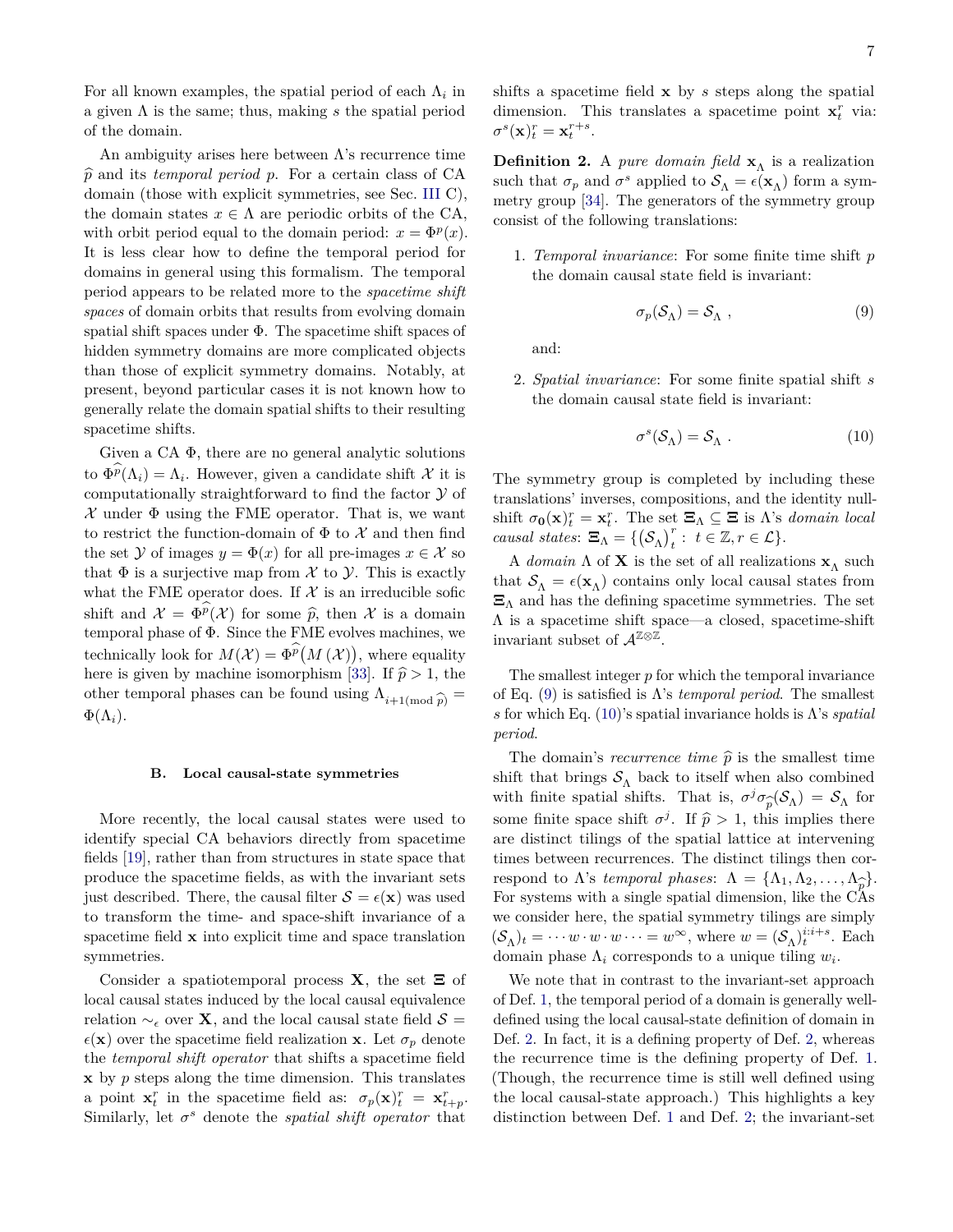approach of Def. [1](#page-5-1) defines domains in terms of *spatial shift spaces* and their invariance under Φ, whereas the local causal-state approach of Def. [2](#page-6-1) defines domains in terms of generalized symmetry properties of *spacetime shift spaces* that are spacetime field orbits of Φ.

While Defs. [1](#page-5-1) and [2](#page-6-1) are independent definitions of CA domain that even differ in what mathematical objects are identified as domains, we have found a strong empirical correspondence between these two definitions, as shown in Ref. [\[19\]](#page-20-3) and here in Sec. [V.](#page-9-0) We formalize this correspondence as follows.

Consider a CA  $\Phi$  and two domain sets  $\Lambda^1$  and  $\Lambda^2$ .  $\Lambda^1$ is a set of spatial shifts that satisfy Def. [1](#page-5-1) for Φ: each  $\Lambda_i^1 \in \Lambda^1$  is an irreducible sofic shift such that  $\Phi^p(\Lambda_i^1)$  =  $\Lambda_i^1$ . Since  $\Lambda^1$  is a set of shift spaces that are themselves sets of spatial configurations  $x_{\Lambda^1}$ , we can simply think of  $\Lambda^1$  as the set of all configurations in the collection  ${x_{\Lambda}}$  :  $x_{\Lambda}$ <sup>1</sup>  $\in$   $\Lambda$ <sup>1</sup>  $\in$   $\Lambda$ <sup>1</sup> $\}$  of invariant spatial shifts.  $\Lambda$ <sup>2</sup> is a spacetime shift space that satisfies Def. [2](#page-6-1) for Φ: for each spacetime field orbit  $\mathbf{x}_{\Lambda^2} \in \Lambda^2$  the local causal-state field  $S_{\Lambda^2} = \epsilon(\mathbf{x}_{\Lambda^2})$  is comprised of states from  $\Xi_{\Lambda^2}$  and is time- and space- translation invariant:  $\sigma_p(\mathcal{S}_{\Lambda^2}) = \mathcal{S}_{\Lambda^2}$ and  $\sigma^s(\mathcal{S}_{\Lambda^2}) = \mathcal{S}_{\Lambda^2}$ . We conjecture the following bijective relationship between  $\Lambda^1$  and  $\Lambda^2$ .

**Conjecture 1.** For each configuration  $x_{\Lambda^1} \in \Lambda^1$ , its orbit under  $\Phi$  is in  $\Lambda^2$  and each spacetime field  $\mathbf{x}_{\Lambda^2} \in \Lambda^2$ is the orbit, under  $\Phi$ , of a configuration in  $\Lambda^1$ . That is, first, for all  $x_{\Lambda^1} \in \Lambda^1$ , there is  $\mathbf{x}_{\Lambda^2} \in \Lambda^2$  such that  $\mathbf{x}_{\Lambda^2} = \{x_{\Lambda^1}, \Phi(x_{\Lambda^1}), \Phi^2(x_{\Lambda^1}), \Phi^3(x_{\Lambda^1}), \ldots\}.$  And, second, for all  $\mathbf{x}_{\Lambda^2} \in \Lambda^2$  there is  $x_{\Lambda^1} \in \Lambda^1$  such that  $\mathbf{x}_{\Lambda^2} =$  ${x_{\Lambda}}$ <sup>1</sup>,  $\Phi(x_{\Lambda}$ <sup>1</sup>),  $\Phi$ <sup>2</sup> $(x_{\Lambda}$ <sup>1</sup>),  $\Phi$ <sup>3</sup> $(x_{\Lambda}$ <sup>1</sup>), ...}.

Taking this conjecture to be true, the following uses  $\Lambda$ and "domain" to refer both to sets of invariant spatial shifts  $(\Lambda^1)$  and the set of orbits of those spatial shifts  $(\Lambda^2)$ .

### **C. CA domain classification: Explicit versus hidden symmetry**

CA domains fall into one of two classes: explicit symmetry or hidden symmetry. In the local causal state formulation, a domain Λ has *explicit symmetry* if the time and space shift operators  $\sigma_p$  and  $\sigma^s$ —that generate the domain symmetry group over  $\mathcal{S}_{\Lambda}=\epsilon(\mathbf{x}_{\Lambda})$  —also generate that same symmetry group over **x**<sub>Λ</sub>. That is,  $\sigma_p(\mathbf{x}_\Lambda) = \mathbf{x}_\Lambda$ and  $\sigma^s(\mathbf{x}_\Lambda) = \mathbf{x}_\Lambda$ . From this, we see the following.

<span id="page-7-0"></span>**Lemma 1.** Every explicit symmetry domain configuration  $x_\Lambda \in \Lambda$  of a CA  $\Phi$  generates a periodic orbit of that CA, with the orbit period equal to the domain temporal period.

**Proof.** This follows since time shifts of the spacetime field are essentially equivalent to applying the CA dynamic  $\Phi: \mathbf{x}_{t+p} = \sigma_p(\mathbf{x})_t$  and  $x_{t+p} = \Phi^p(x_t)$ . Thus, if  $x_\Lambda$  is any spatial configuration of a domain spacetime field  $x_{\Lambda} = (\mathbf{x}_{\Lambda})_t$ , for any *t*—then  $\Phi^p(x_{\Lambda}) = x_{\Lambda}$  if and only if  $\sigma_p(\mathbf{x}_\Lambda) = \mathbf{x}_\Lambda.$ 

A *hidden symmetry domain* is one for which the time and space shift operators, which generate the domain symmetry group over  $\mathcal{S}_{\Lambda}$ , do not generate a symmetry group over  $\mathbf{x}_{\Lambda}$ :  $\sigma_p(\mathbf{x}_{\Lambda}) \neq \mathbf{x}_{\Lambda}$  or  $\sigma^s(\mathbf{x}_{\Lambda}) \neq \mathbf{x}_{\Lambda}$  or both.

Domain classification for the invariant-set formulation is similar. A domain  $\Lambda$  has explicit symmetry if its spatial configurations  $x_\Lambda$  are not just shift invariant but also translation invariant, so that  $y = \sigma^s(x_\Lambda) = x_\Lambda$ , for all  $x_\Lambda \in \Lambda$ . If  $\Lambda$  has hidden symmetry it is still shift invariant:  $y = \sigma^s(x_\Lambda) \in \Lambda$ , but it is not translation invariant:  $y =$  $\sigma^s(x_\Lambda) \neq x_\Lambda$ . From the machine representation,  $\Lambda$  is a hidden symmetry domain if *M*(Λ) has any local branching in transitions between states. That is, if there is any state in  $M(\Lambda)$  such that there is more than one transition leaving that state, then  $\Lambda$  has hidden symmetry. Notably, hidden symmetry domains are associated with a level of stochasticity in their raw spacetime fields. We occasionally refer to these as *stochastic domains*.

The distinction between stochastic and explicit symmetry domains is key to the additivity results to follow.

## **IV. DOMAINS AND ADDITIVE SUBDYNAMICS**

The first identification of what we now call a CA domain came from the observation that the *nonlinear* rule 18, when evolving certain configurations, emulates the *linear* rule 90 [\[7\]](#page-19-4). As described in more detail below, we know that the set of configurations over which rule 18 is equivalent to rule 90 is in fact the *domain* of rule 18. Thus, in the case of the nonlinear rule 18, its domain represents a subset of behavior that is actually linear. Below we investigate whether there is a more general connection between domains and linear behaviors of CAs, but first we formalize the notion of a nonlinear CA having a subset of linear behaviors.

### **A. CA subdynamics**

Laying the groundwork for a CA's subdynamics requires clarity on what is meant by the CA dynamic itself. The global dynamic  $\Phi$  is implemented through synchronous, parallel application of the local dynamic *φ*. And so, Φ and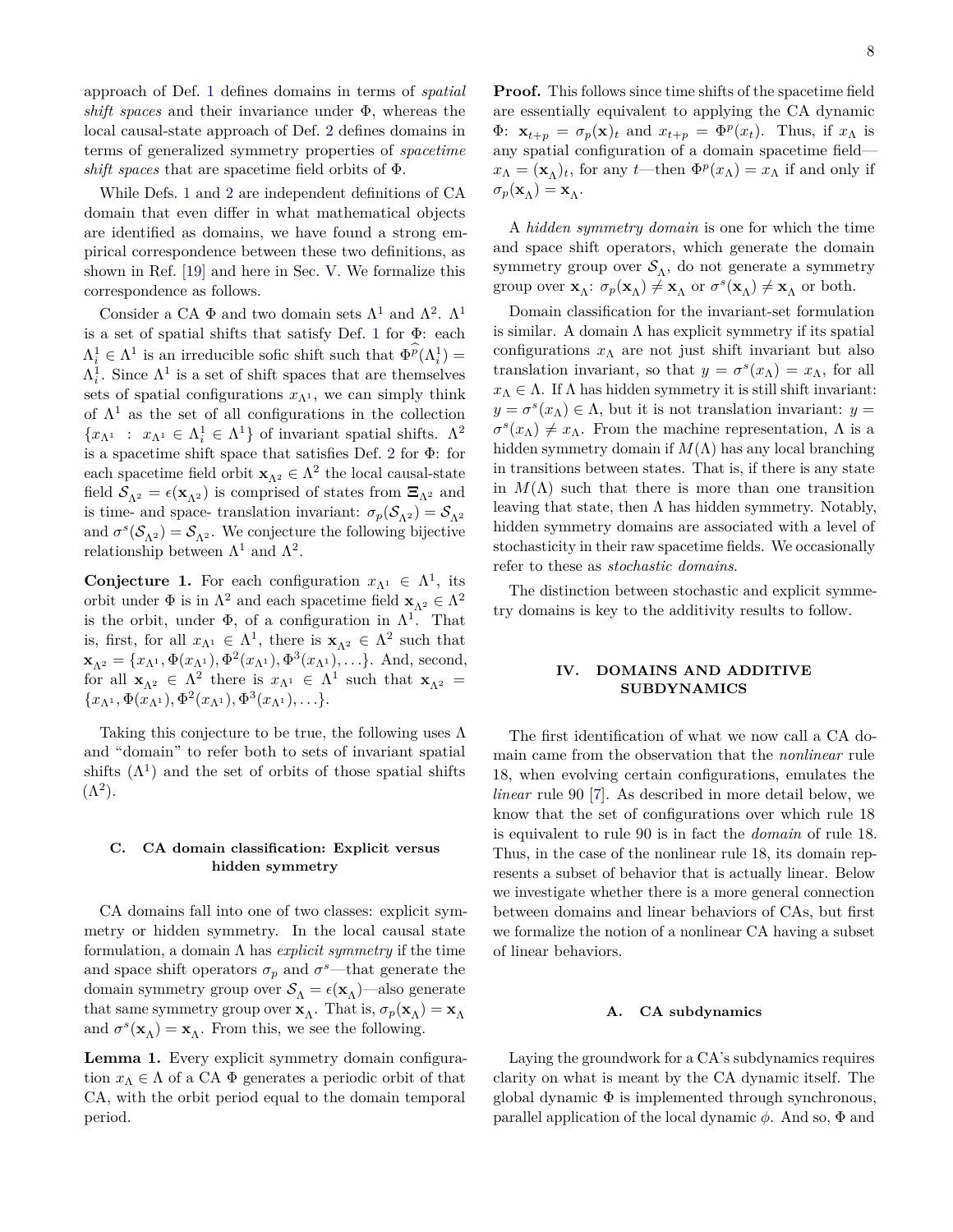*φ* are closely related, but they should not be conflated. In what follows,  $dynamic$  refers to  $\phi$  and, more specifically, to its lookup table. However, since  $\phi$  is the building block of  $\Phi$ , restrictions on  $\phi$  induce restrictions on  $\Phi$ . Specifically, these constrain the configurations that we consider evolving under Φ.

A subdynamic of  $\phi$  then is determined by a subset of elements from its lookup table. (This need not be a proper subset, we consider the full dynamic  $\phi$  to be a subdynamic.) To formalize this we must recast  $\phi$ 's lookup table (LUT) as a set. We do this by considering elements of the set  $LUT(\phi)$  as tuples of neighborhood values and their outputs under  $\phi$ :  $LUT(\phi) = \{(\eta, \phi(\eta)) : \text{ for all } \eta \in$  $\mathcal{A}^{2R+1}$ . We also need to consider higher-order lookup tables. The generalization to  $LUT(\phi^n)$  is straightforward:

$$
LUT(\phi^n) = \{ (\eta^n, \phi^n(\eta^n)) : \text{ for all } \eta^n \in \mathcal{A}^{2nR+1} \},
$$

where the  $\eta^n$  runs through all length  $2nR + 1$  words in A.

We consider two methods for removing elements from  $LUT(\phi^n)$  to create a subdynamic of  $\phi^n$ . The first is related to additive dynamics.

#### *1. Lookup table linearizations*

Recall that an additive local dynamic may be written in the form of Eq. [\(1\)](#page-2-2). For each  $x^i$ ,  $i \in \{-R, -R +$  $1, \ldots, R-1, R$ , in neighborhood  $\eta$  there is a coefficient  $a_i \in \mathcal{A}$  such that the output of  $\phi$  for that neighborhood is given by Eq. [\(1\)](#page-2-2). Every linear rule then is specified by a length  $2R + 1$  vector **a** of these coefficients. For example, ECA rule 90 is given by  $\mathbf{a}_{90} = (1, 0, 1)$ , since  $x_{t+1}^i = \phi_{90}(x_t^{i-1}x_t^ix_t^{i+1}) = 1x_t^{i-1} + 0x^i + 1x_t^{i+1} \pmod{2}.$ 

For a linear rule given as a coefficient vector, the vector  $\mathbf{o} = \mathbf{a} \mathbf{N}^{\mathrm{T}}$  gives the lookup table outputs, where **N** is the matrix of neighborhood values, each row of **N** is a neighborhood  $\eta$ , and these are given in lexicographical order. Thus, we can refer to linear rules via their coefficient vector **a**, which will allow us to easily enumerate every additive CA in a given class.

Consider an arbitrary lookup table  $LUT(\phi_{\alpha})$  and an additive lookup table  $LUT(\phi_{\beta})$  in the same CA class.

**Definition 3.** Construct the  $\phi_{\beta}$ -linearization of  $\phi_{\alpha}$ , denoted  $\phi_{\alpha \leftrightarrow \beta}$ , by removing elements  $(\eta, \phi_{\alpha}(\eta))$  from LUT( $\phi_{\alpha}$ ) if and only if  $\phi_{\alpha}(\eta) \neq \phi_{\beta}(\eta)$ . That is, we only keep elements in  $LUT(\phi_{\alpha})$  that are also in  $LUT(\phi_{\beta})$ .

Being linear,  $\phi_{\beta}$  has a coefficient vector  $\mathbf{a}_{\beta}$ , which is now also associated with  $\phi_{\alpha \leftrightarrow \beta}$ . For each element  $(\eta, \phi_{\alpha \leftrightarrow \beta}(\eta)) \in \text{LUT}(\phi_{\alpha \leftrightarrow \beta})$  the output  $\phi_{\alpha \leftrightarrow \beta}(\eta)$  is given by  $\mathbf{a}_{\beta} \cdot \eta$ , treating the neighborhood  $\eta$  as a vector and

the dot product sum is performed mod  $|\mathcal{A}|$ .  $\beta$  may be given as a CA rule number or as a coefficient vector; e.g.,  $LUT(\phi_{18\leftrightarrow 90})$  is the same as  $LUT(\phi_{18\leftrightarrow (1,0,1)}).$ 

Generalizing to higher-order lookup tables,  $LUT(\phi_{\alpha\leftrightarrow\beta}^n)$ denotes keeping only elements in  $LUT(\phi_{\alpha}^n)$  if and only if  $\phi_{\alpha}^{n}(\eta^{n}) = \phi_{\beta}^{n}(\eta^{n})$ . At higher powers, there may be linearizations that are not powers of a linear rule in the CA class. For example, take  $\phi_{\alpha}$  to be an ECA—CA class  $(A = \{0, 1\}, R = 1)$ . At the second power, we may want a linearization with coefficient vector  $\mathbf{a} = (0, 1, 1, 1, 1)$ , which is not the second power of a linear ECA. However, we still want this as a possible linearization of  $LUT(\phi_{\alpha}^2)$ . In such cases, the coefficient vector will be used for *β*:  $LUT(\phi_{\alpha \leftrightarrow (0,1,1,1,1)}^2).$ 

Notice that the construction of  $LUT(\phi_{\alpha \leftrightarrow \beta})$  is symmetric between  $LUT(\phi_{\alpha})$  and  $LUT(\phi_{\beta})$  (via set intersection), and so  $LUT(\phi_{\alpha \leftrightarrow \beta}) = LUT(\phi_{\beta \leftrightarrow \alpha})$ . That being said, LUT( $\phi_{\alpha \leftrightarrow \beta}$ ) *linearizes*  $\phi_{\alpha}$  to  $\phi_{\beta}$ , while the opposite is not true; LUT( $\phi_{\beta \leftrightarrow \alpha}$ ) does not nonlinearize  $\phi_{\beta}$ . Any subset of an additive lookup table is necessarily also additive.

#### *2. Language-restricted lookup tables*

Lookup table linearization, as described, is a procedure for defining a particular CA subdynamic by focusing purely on the lookup table for that CA. Such a subdynamic may not be realizable on a nontrivial set of spatial configurations, though. For example, ECA rule 204 is the identity rule, which is linear with coefficient vector  $a_{204} = (0, 1, 0)$ . If we reduce rule 18 to rule 204, the only neighborhoods in  $LUT(\phi_{18\leftrightarrow 204})$  are 000 and 101. The only configurations (longer than 3) with only these neighborhoods are all-0 configurations.

The motivation for the second subdynamic-construction method derives directly from the *configurational consistency* lacking in the  $\phi_{18\leftrightarrow 204}$  example. While lookup table linearization subdynamics are constructed based by considering the outputs  $\phi_{\alpha}(\eta)$ , language-restricted subdynamics are constructed employing the neighborhoods *η* themselves.

Consider a sofic language *L* (Sec. [II](#page-1-0) B), its machine  $M(L)$ , and an arbitrary CA rule  $\phi_{\alpha}$ .

**Definition 4.** Construct the *L*-restriction of  $\phi_{\alpha}$ , denoted  $\phi_{\alpha|L}$ , by removing elements  $(\eta, \phi_{\alpha}(\eta))$  from LUT $(\phi_{\alpha})$  if and only if  $\eta \notin L$ .

That is, consider each neighborhood *η* as a length 2*R*+1 word and only keep the neighborhoods that belong to the language *L*. Operationally, if  $\eta \in L$ , there exists a path in  $M(L)$  such that concatenation of output symbols along that path give the word *η*.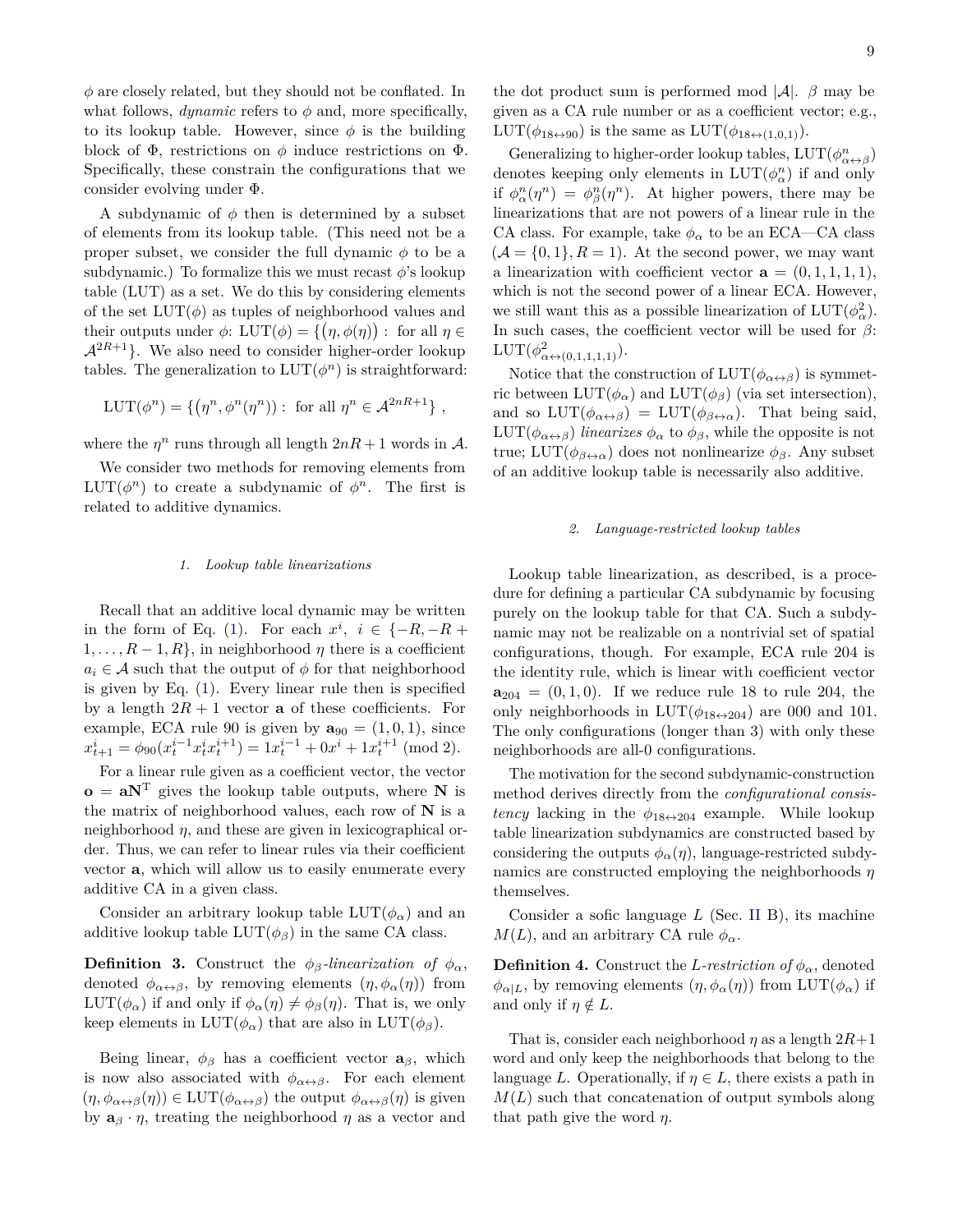This easily generalizes to higher powers of  $LUT(\phi_{\alpha})$ , as we can consider the neighborhoods  $\eta^n$  as words of length  $2nR + 1$ , keeping elements  $(\eta^n, \phi^n_{\alpha}(\eta^n))$  in LUT $(\phi^n_{\alpha})$  if and only if  $\eta^n \in L$ .

## **B. Domain-restricted lookup tables and their linearizations**

When a CA lookup table is restricted to one of its domain languages, *temporal consistency* is then added to the configurational consistency of the language-restricted subdynamics. The surprising result is that a nonlinear CA can have such a spatiotemporally-consistent subdynamic which is linear, thus embedding realizable linear behavior in a generally nonlinear system. This is true not only for the case of rule 18 and its domain, but we found that every known ECA domain yields an additive subdynamic, as detailed below. This naturally begs the question, are CA domains *always* linear behaviors—are domain-restricted lookup tables always additive? Further, as we show below, linear CAs can produce *only* domain behaviors—the full- $A$  shift  $A^{\mathbb{Z}}$  is invariant for any CA who's full lookup table is additive. Another natural question then is whether or not additive subdynamics always corresponds to evolution within an invariant set. In short, long experience and much exploration leads one conjecture the general equivalence:

Domain invariant set  $\iff$  Additive subdynamics .

Perhaps not surprisingly, the connection between CA domains and additive subdynamics turns out to be more subtle and complicated. Though all ECA domains we know of correspond to additive subdynamics, we know of at least one CA in the class  $(A = \{0, 1\}, R = 2)$  with a nonlinear domain subdynamic. This counterexample shows it cannot be generally true that CA evolution within a domain invariant set must necessarily be linear evolution.

Given that there is no general equivalence, why is that so many domains *do* correspond to linear subdynamics? While we found a counterexample for CA domain  $\implies$ additive subdynamics, extensive exploration has yet to find a counterexample for the converse. Thus, it remains an open question whether additive subdynamics  $\implies$ CA domain. In what follows we state these questions formally and explore them with many detailed examples and several rigorous results.

## <span id="page-9-0"></span>**V. EXPLORING DOMAINS AND ADDITIVE SUBDYNAMICS**

Before beginning, a few comments about implementing the analysis tools are in order. ECA lookup tables and their subdynamics are easily analyzed by hand, but higher powers of the lookup tables quickly become unmanageable. Fortunately, the subdynamic formalism just developed lends itself to automation. In the following, this was implemented in Python, allowing for exact symbolic exploration of higher-order lookup-table linearizations. For example, given the set  $LUT(\phi_{\alpha|L}^n)$  we can enumerate all possible  $2nR + 1$  linearizations **a** to check whether  $LUT(\phi_{\alpha|L}^n) \subseteq LUT(\phi_{\alpha \leftrightarrow \mathbf{a}}^n)$ . If so,  $\phi_{\alpha}^n$  linearizes to **a** over language *L*.

Similarly, topological reconstruction of the local causal states for each example was also implemented in Python. Since the local causal state labels in causal filtering are arbitrary, we use a simple, but arbitrary alphabetical labeling. To avoid confusion, we emphasize that for different CAs there is no connection between states labeled the same. For instance, we give causal filterings of ECAs 90 and 150 in Fig. [2,](#page-10-0) and in each of these there are local causal states labeled A. There is no relation, however, between state A of rule 90 and state A of rule 150.

For simplicity we limit our discussions to onedimensional CAs with binary alphabet  $\mathcal{A} = \{0, 1\}$  and finite radius. Examples will mostly focus on elementary cellular automata  $(A = \{0, 1\}, R = 1)$ .

### **A. Additive CAs produce only domains**

We begin our explorations with linear CAs and find that *all* behaviors they produce are domains. From the invariant set perspective of domain, we state this formally.

<span id="page-9-1"></span>**Theorem 1.** Every nonzero linear CA  $\Phi_{\beta}$  is a factor map from the full- $A$  shift to itself:

$$
\Phi_\beta: \mathcal{A}^\mathbb{Z} \to \mathcal{A}^\mathbb{Z} \ .
$$

*Proof sketch* Using linear superposition, Eq. [\(2\)](#page-2-3), and additivity, Eq. [\(1\)](#page-2-2), a right inverse  $\Phi_{\beta}$  can be constructed for any linear  $\Phi_{\beta}$  so that  $\Phi_{\beta}(\Phi_{\beta}(x)) = x$ , for all  $x \in A^{\mathbb{Z}}$ . See App. [A](#page-20-19) for the detailed proof.

From Thm. [1](#page-9-1) we see that every orbit under  $\Phi_\beta$  lies in the domain invariant set since the invariant set is the set  $\mathcal{A}^{\mathbb{Z}}$  of all spatial configurations. Similarly, this means  $\Phi_{\beta}$ induces no spatial restrictions on its images. Though we must note this result is for bi-infinite spatial configurations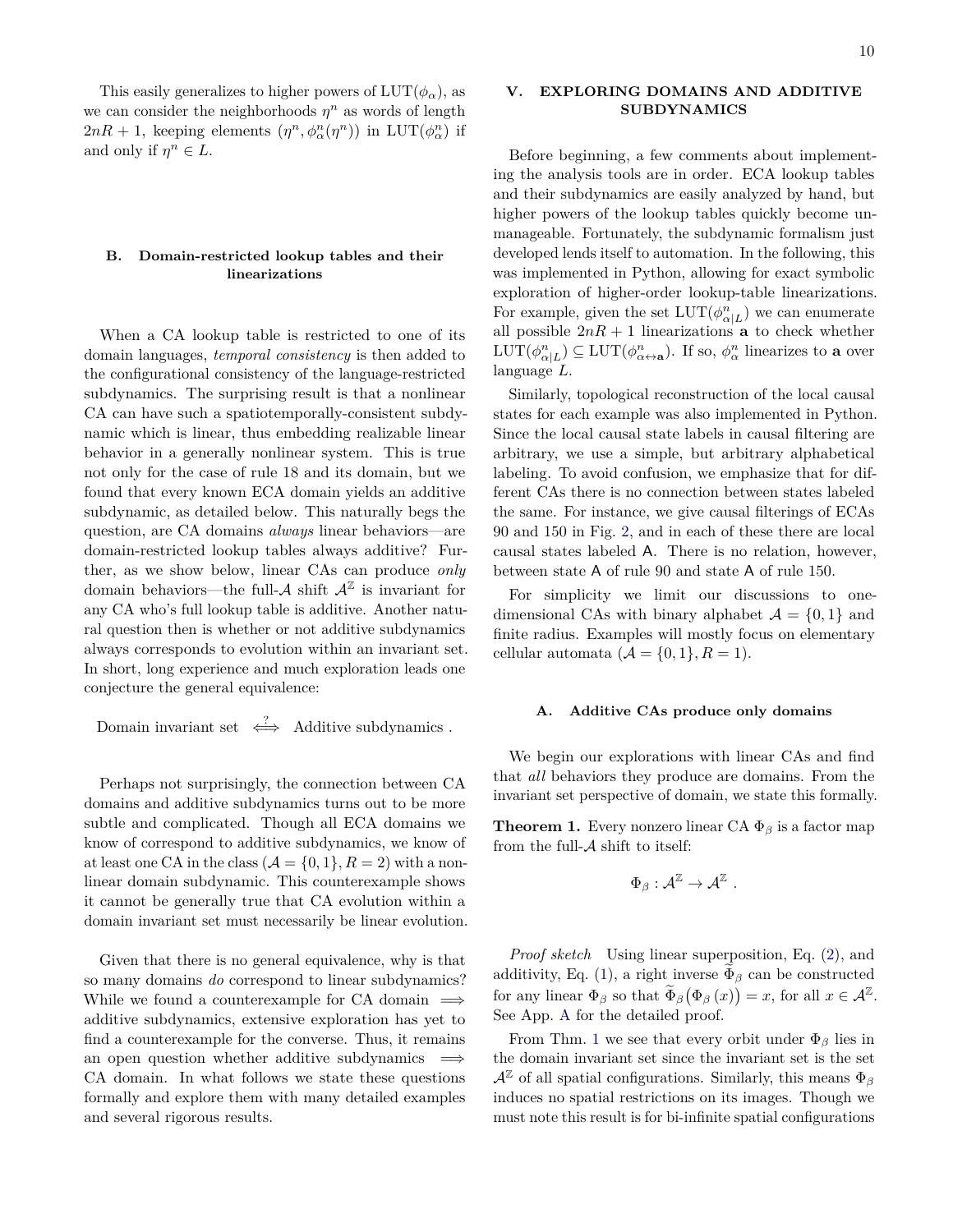$x \in \mathcal{A}^{\mathbb{Z}}$ . If a linear CA evolves configurations using other global topologies (most commonly a finite ring topology) then it may not be surjective. For example, finite spatial configurations with an odd number of sites with value 1 are not reachable by the linear ECA  $\Phi_{90}$ ; there is no *y* such that  $x = \Phi_{90}(y)$  for finite x with an odd number of 1s [\[5\]](#page-19-2). Such unreachable states are also known as *Garden of Eden* states.

What is the local causal state signature of additive CAs that only produce domain behaviors? The answer is remarkably simple. When spacetime fields are filtered with the local causal-equivalence relation, there is only a single local causal state. That is, for *every* spacetime field **x** produced by  $\Phi_{\beta}$ , the associated local causal state field  $S = \epsilon(\mathbf{x})$  consists of a single state. Thus, the filtered field has trivial time and space translation symmetries. Moreover, since there is only one local causal state, this symmetry can never be broken. And so, all spacetime fields of  $\Phi_{\beta}$  are necessarily pure domain fields.

Figure [2](#page-10-0) displays spacetime fields **x** generated by rule 90,  $\mathbf{a}_{90} = (1, 0, 1)$ , and rule 150,  $\mathbf{a}_{150} = (1, 1, 1)$ , with the associated local causal state field  $S = \epsilon(\mathbf{x})$  superimposed on top. The white and black squares are the site values 0 and 1, respectively, of the CA spacetime field. While the blue letters denote the local causal states for each site in the field. Such diagrams, with the local causal state field  $S = \epsilon(\mathbf{x})$  superimposed over its associated CA spacetime field **x**, are called *local causal state overlay diagrams*.

#### *1. Causal asymmetry of Rule 60*

While  $\mathcal{A}^{\mathbb{Z}}$  is invariant under rule 60, the local causal state analysis reveals an interesting subtlety. Using standard lightcones, as depicted in Fig. [1,](#page-4-0) local causal state inference was run over rule 60 using topological reconstruction. The resulting causal filtering is shown in the overlay diagram of Fig.  $3(a)$  $3(a)$ . As can be seen, there are multiple causal states (cf. rules 90 and 150 above with one) and there are no obvious spacetime translation symmetries in  $\mathcal{S}.$ 

This occurs since rule 60 breaks the causal symmetry assumption implicit in standard lightcones. Since rule 60,  $\mathbf{a}_{60} = (1, 1, 0)$ , is the sum mod 2 of the center and left bit in the radius-1 neighborhood the right neighbor is irrelevant to the dynamic. One takes this left-skewed causal asymmetry into account by modifying the lightcone shape used in local causal equivalence. The new, seemingly appropriate lightcone is depicted in Fig. [3\(](#page-11-0)c). Applying local causal state filtering using these half-lightcones yields the overlay diagram of Fig. [3\(](#page-11-0)b): A single local causal state is revealed. Thus, taking into account the causal asymmetry,



(a) Rule 90 spacetime field and associated local causal states.



(b) Rule 150 spacetime field and associated local causal states.



(c) Machine  $M(A^{\mathbb{Z}})$  of domain  $\Lambda = A^{\mathbb{Z}}$  for  $\phi = 90$  and  $\phi = 150$ .

<span id="page-10-0"></span>FIG. 2. Causally-filtered spacetime fields of (a) rule 90 and (b) rule 150, evolved from random initial conditions. White and black squares represent 0 and 1 CA site values, respectively. While blue letters are the associated local causal state label for that site. (c) Their domains  $\Lambda_{90} = \mathcal{A}^{\mathbb{Z}}$  and  $\Lambda_{150} = \mathcal{A}^{\mathbb{Z}}$  are described by the single-state machine  $M(\mathcal{A}^{\mathbb{Z}})$ .

local causal state analysis in fact demonstrates that rule 60 produces only pure-domain fields. This holds similarly for rule 102,  $\mathbf{a}_{102} = (0, 1, 1)$ , when the mirror-symmetry right-skewed half-lightcones are used.

Since it demonstrates the consequences (and power) of the weak-causality argument for using lightcones as local pasts and futures, the result here is significant. Tracking weak-causality—how information locally propagates through points in spacetime—is necessary for relating emergent behavior to properties of the system that generated the behavior. Here, we know rule 60 is additive and we know  $\mathcal{A}^{\mathbb{Z}}$  is invariant under  $\Phi_{60}$ , so we know it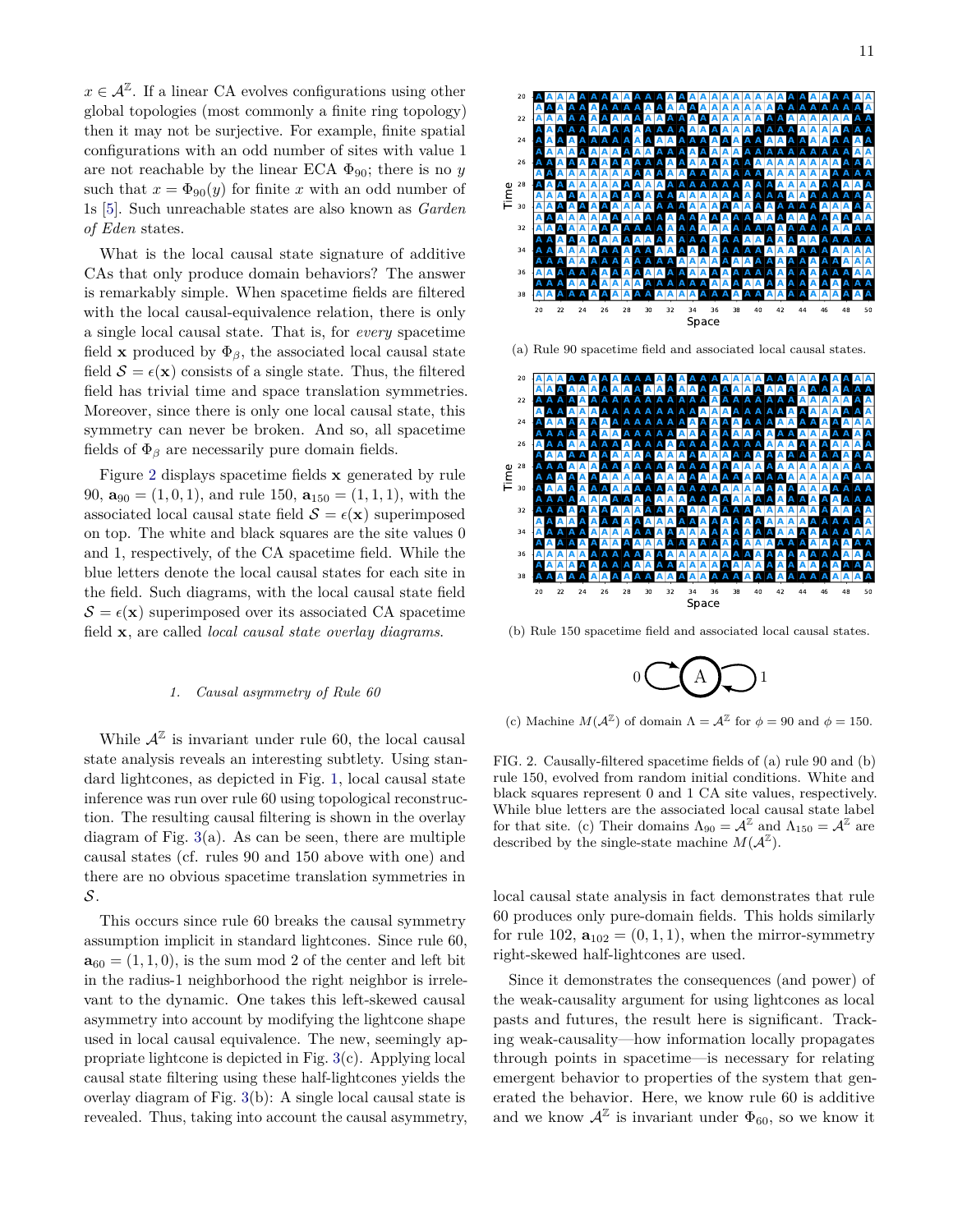should have a single local causal state. However, a single local causal state is properly inferred only if we account for rule 60's inherent causal asymmetry.

#### *2. Additive subdynamic generalization*

Theorem [1](#page-9-1) shows that if  $LUT(\phi_{\beta})$  is additive, then  $\Phi_{\beta}$ is a factor from  $\mathcal{A}^{\mathbb{Z}}$  to itself. Consider though that  $\mathcal{A}^{\mathbb{Z}}$  is in fact a sofic shift; its finite-state machine representation is shown in Fig. [2](#page-10-0) (c), and by definition  $LUT(\phi_{\beta|L(\mathcal{A}^{\mathbb{Z}})}) =$  $LUT(\phi_{\beta})$ . So, an obvious generalization is to consider a general sofic shift X, rather than  $\mathcal{A}^{\mathbb{Z}}$ .

Consider an arbitrary CA  $\Phi_{\alpha}$  with  $LUT(\phi_{\alpha|L(\mathcal{X})}) \subseteq$  $LUT(\phi_{\alpha \leftrightarrow \beta})$ ; that is,  $LUT(\phi_{\alpha|L(\mathcal{X})})$  is additive. Does this imply  $\Phi_{\alpha}$  is a factor map from X to itself:  $\Phi_{\alpha} : \mathcal{X} \to \mathcal{X}$ ? This cannot be the case, specifically when  $\Phi_{\alpha}$  is a linear CA. If  $\phi_{\alpha}$  is additive, then  $LUT(\phi_{\alpha|L(\mathcal{A}^{\mathbb{Z}})})$  is additive. Thus, any subset of  $LUT(\phi_{\alpha})$  will also be additive. In particular,  $LUT(\phi_{\alpha|L(\mathcal{X})})$  will be additive for any sofic shift  $X$ . This would mean *every*  $X$  would be an invariant set of  $\Phi_{\alpha}$ . This is certainly not the case, however. For example,  $\mathcal{X}_{(0,\Sigma)}$  discussed below for rule 90 is not invariant for rule 150.

This is not a concern, though, if we consider only nonlinear  $\Phi_{\alpha}$ . It may then be the case that for a nonlinear  $\Phi_{\alpha}$ and sofic shift  $\mathcal X$  that if  $LUT(\phi_{\alpha|L(\mathcal X)}^n)$  is additive, then  $\Phi_{\alpha}^{n}$  is a factor map from  $\mathcal{X}$  to itself:  $\Phi_{\alpha}^{n} : \mathcal{X} \to \mathcal{X}$ . This though is no longer strictly a generalization of Thm. [1.](#page-9-1) We note that such a relation between nonlinear CAs  $\Phi_{\alpha}$ and sofic shifts  $X$  holds for all known cases, including those presented below.

**Conjecture 2.** Given an nonadditive  $\Phi_{\alpha}$  and a sofic shift  $\mathcal{X}$ , if  $LUT(\phi^n_{\alpha|L(\mathcal{X})})$  is additive, then  $\Phi^n_{\alpha}$  is a factor map from  $X$  to itself:

$$
\Phi^n_\alpha: \mathcal{X} \to \mathcal{X} .
$$

The linear CAs, where the full dynamic is additive, produce only domain behavior, as we saw. This leads to the more general question of when a nonlinear CA being additive over a sofic shift  $\mathcal{X} \subset \mathcal{A}^{\mathbb{Z}}$  implies the CA is a factor map from  $X$  to itself. This remains an open question, if somewhat more refined by the previous results.

Given this, we now turn to explore in a complementary direction. Does evolution within a domain invariant set always correspond to linear behavior and an additive subdynamic? If not, when does this happen? We start first with explicit symmetry domains where we find that they do indeed always have a corresponding additive subdynamic. In fact, they generally have many additive



(a) Local causal state field of rule 60 using full lightcones.



(b) Local causal state field of rule 60 using half-lightcones.



(c) Half-lightcones for left-skewed causal asymmetry.

<span id="page-11-0"></span>FIG. 3. Filtered spacetime field of rule 60, evolved from random initial conditions. White and black squares represent 0 and 1 site values, respectively. Colored letters denote the associated local causal state label for a site. (a) The result of using full lightcones, as depicted in Fig. [1,](#page-4-0) for local causal state filtering. (b) Local causal state filtering appropriate to the left-skewed causal asymmetry of rule 60, using half-lightcones depicted in (c). This filtering recovers the single-state, trivially symmetric, local causal state field expected for additive CAs.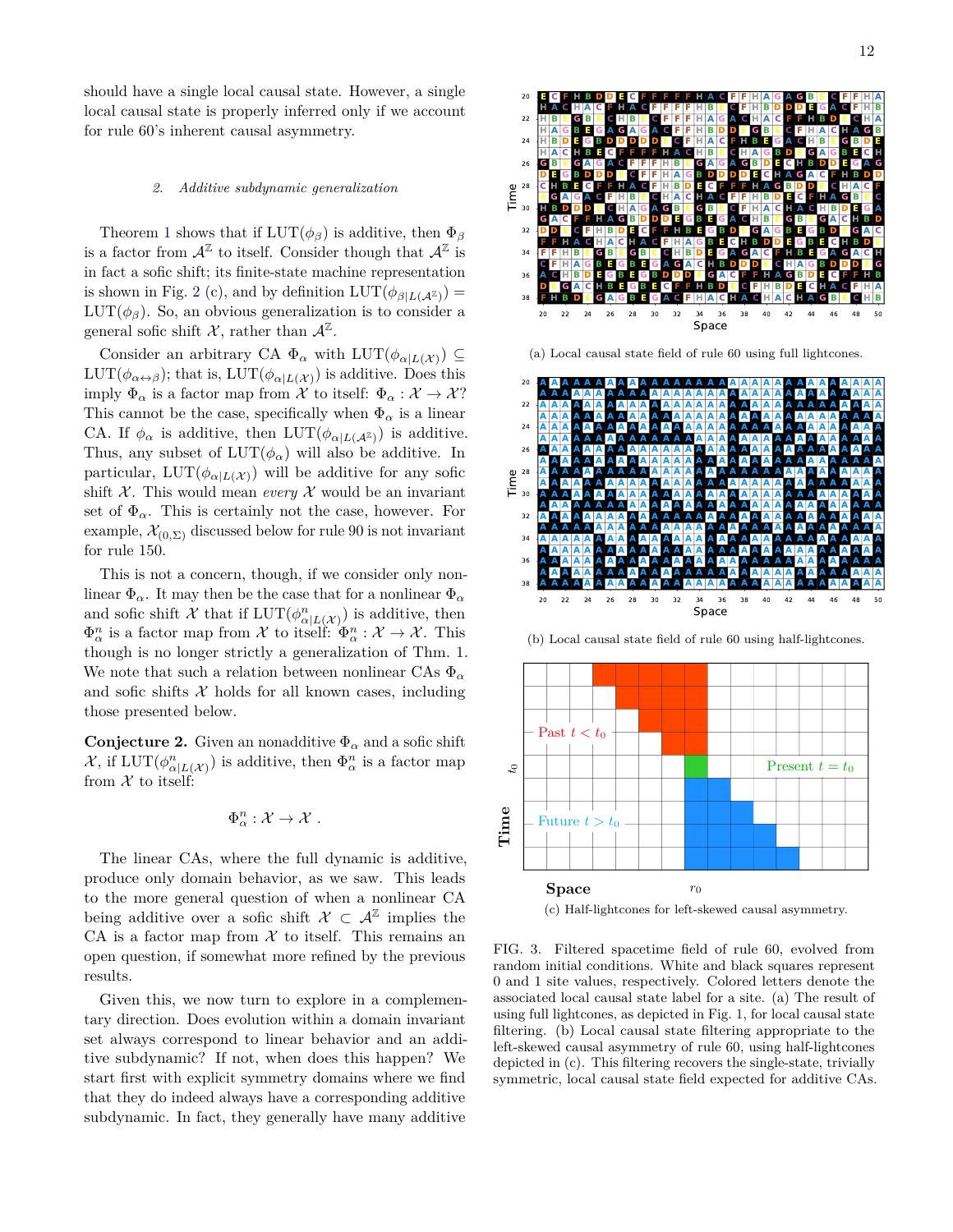subdynamics. Afterwards we examine the more complicated case of hidden symmetry domains.

## **B. Explicit symmetry domains**

Lemma [1](#page-7-0) established that explicit symmetry domains are periodic orbits of their CA. Due to this, explicit symmetry domains linearize to the identity rule, which for ECAs is rule 204,  $\mathbf{a}_{204} = (0, 1, 0)$ . For general  $\mathcal{A} = \{0, 1\}$ CAs we denote the identity rule as  $a_I$ , whose coefficient vector has a single 1 for the center bit and all other elements 0.

Consider a CA  $\Phi_{\alpha}$  with an explicit symmetry domain Λ*<sup>α</sup>* with temporal period *p*.

**Theorem 2.** The lookup table of  $\phi_{\alpha}$ , restricted to the domain  $\Lambda_{\alpha}$ , linearizes to the identity rule at integer multiples of the domain temporal period *p*; that is:

$$
LUT(\phi^{np}_{\alpha|L(\Lambda_{\alpha})}) \subseteq LUT(\phi^{np}_{\alpha \leftrightarrow \mathbf{a}_I}) ,
$$

for  $n = 1, 2, 3, \ldots$ 

**Proof.** From Lemma [1,](#page-7-0) any configuration  $x_{\Lambda_{\alpha}}$  in the domain produces a periodic orbit of  $\phi_{\alpha}$ , with orbit period *p*:  $\Phi_{\alpha}^{p}(x_{\Lambda_{\alpha}}) = x_{\Lambda_{\alpha}}$ . Since the full configuration returns after *p* time steps, so do all the individual sites of the configuration:  $(x_{\Lambda_\alpha})_{t_0+p}^{r_0} = (x_{\Lambda_\alpha})_{t_0}^{r_0}$ . Moreover,  $(x_{\Lambda_{\alpha}})_{t_0+np}^{r_0} = (x_{\Lambda_{\alpha}})_{t_0}^{r_0}$ , for  $n = 1, 2, 3, \ldots$  Thus:

$$
(x_{\Lambda_{\alpha}})_{t_0+np}^{r_0} = \phi_{\alpha}^{np} \left( \eta^{np} ((x_{\Lambda_{\alpha}})_{t_0}^{r_0}) \right)
$$
  
=  $(x_{\Lambda_{\alpha}})_{t_0}^{r_0}$   
=  $\mathbf{a}_I \cdot \left( \eta^{np} ((x_{\Lambda_{\alpha}})_{t_0}^{r_0}) \right)$ .

This is an equivalent statement to  $LUT(\phi^{np}_{\alpha})$  $\binom{np}{\alpha | L(\Lambda_{\alpha})}$  ⊆  $LUT(\phi^{np}_{\alpha \leftrightarrow \mathbf{a}_I}).$ 

For  $\phi_{\alpha}$  with an explicit symmetry domain  $\Lambda_{\alpha}$ , more linearizations are possible, based on the spacetime symmetries of  $\Lambda_{\alpha}$ . If  $\Lambda_{\alpha}$ 's recurrence time is smaller than its temporal period *p*, it takes fewer time translations than *p* to return all sites to themselves if also paired with spatial translations. As the local causal states fully capture the spatiotemporal symmetries of  $\Lambda_{\alpha}$ , they are particularly convenient for expressing this.

Consider the local causal state field  $S = \epsilon(\mathbf{x})$  of a pure-domain field **x**. From the definition of domain,  $S_{t_0+p}^{r_0} = S_{t_0}^{r_0}$ . And, for an explicit symmetry domain this means  $\mathbf{x}_{t_0+p}^{r_0} = \mathbf{x}_{t_0}^{r_0}$ , for all  $(r_0,t_0)$ , which provides the connection to the identity rule  $a<sub>I</sub>$  stated above. From the definition of recurrence time, we have  $S^{r_0+\delta}$  $r_0 + \delta \over r_0 + \hat{p} = S^{r_0}_{t_0},$ 

for some spatial translation  $\delta$ . For explicit symmetry domains this again implies the same invariance for **x**. There may be other spacetime translation symmetry generators such that  $S_{t_0+i}^{r_0+j} = S_{t_0}^{r_0}$ . If  $S_{t_0}^{r_0}$  lies within the past lightcone of  $S_{t_0+i}^{r_0+j}$ , there is a linearization of  $LUT(\phi_{\alpha|\Lambda_{\alpha}})$  at the *i*<sup>th</sup> power, with linear coefficient vector  $\mathbf{a} = (a_{-iR}, a_{-iR+1}, \dots, a_{-1}, a_0, a_1, \dots, a_{iR-1}, a_{iR})$  such that only  $a_j = 1$  and all other coefficients are zero.

For example,  $\Lambda_{110}$  has recurrence time  $\hat{p} = 1$ , temporal period  $p = 7$ , and spatial period  $s = 14$ , as can be seen in Fig. [4\(](#page-13-0)c). Thus, we know  $LUT(\phi_{110|L(\Lambda_{110})}^7) \subseteq$  $LUT(\phi_{110\leftrightarrow 204}^7)$ . However, we also see in Fig. [4\(](#page-13-0)c) that  $S_{t_0-3}^{r_0-2} = S_{t_0}^{r_0}$ . If we pick any site in the field, it will have some local causal state label; e.g., A. Shifting up three sites and left two will always take one to same local causal state label. Exact symbolic calculations showed that  $LUT(\phi_{110|L(\Lambda_{110})}^3)$  linearizes to  $\mathbf{a} = (0, 1, 0, 0, 0, 0, 0)$ . Similarly,  $S_{t_0-4}^{r_0+2} = S_{t_0}^{r_0}$  and  $LUT(\phi_{110|L(\Lambda_{110})}^4)$  linearizes to  $\mathbf{a} = (0, 0, 0, 0, 0, 0, 0, 1, 0, 0)$ .

There may be yet further linearizations. These again derive from  $\Lambda_{\alpha}$ 's symmetries, but the resulting linearizations are not related to the identity rule. Let's start with an example. Consider again rule 110 and its domain, as shown in Fig. [4\(](#page-13-0)c). We find several linearizations of  $LUT(\phi_{110|L(\Lambda_{110})}^7)$ , including  $\mathbf{a}_I = (0, 0, 0, 0, 0, 0, 0, 1, 0, 0, 0, 0, 0, 0, 0)$ , the identity rule discussed at the section's beginning. Another linearization we find at the  $7<sup>th</sup>$  power is  $a =$ (0*,* 1*,* 1*,* 1*,* 1*,* 1*,* 1*,* 0*,* 1*,* 1*,* 1*,* 1*,* 1*,* 1*,* 1). To understand this one, and others like it, it is again useful to refer to spacetime diagrams of  $\Lambda_{\alpha}$  ( $\Lambda_{110}$  in this case).

A linearization **a** means a spacetime point  $\mathbf{x}_t^r \in \Lambda_\alpha$  is 0 if  $\eta^n(\mathbf{x}_t^r) \cdot \mathbf{a}$  is even and  $\mathbf{x}_t^r$  is 1 if the dot product is odd, where we treat the neighborhood as a vector. This must be satisfied at *every* spacetime point in a pure domain field  $\mathbf{x}_{\Lambda_{\alpha}}$ . If:

<span id="page-12-0"></span>
$$
\mathbf{x}_{t_0}^{r_0} = \eta^n(\mathbf{x}_{t_0}^{r_0}) \stackrel{\text{(mod 2)}}{\cdot} \mathbf{a} , \qquad (11)
$$

then for an explicit symmetry domain:

 $\blacksquare$ 

$$
\mathbf{x}_{t_0+ip}^{r_0+js}=\eta^n(\mathbf{x}_{t_0+ip}^{r_0+js})\stackrel{(\mathrm{mod}\ 2)}{\cdot}\mathbf{a}
$$

for  $i, j \in \mathbb{Z}$ . Thus, there is only a relatively small number of neighborhoods  $\eta^n(\mathbf{x}_t^r)$  in spacetime fields of explicit symmetry domains that must satisfy Eq.  $(11)$ . Said another way, the languages of explicit symmetry domains are very restrictive. This means there are relatively few entries in  $LUT(\phi^n_{\alpha|L(\Lambda_\alpha)})$  that must obey additivity.

To further illustrate this linearization type, contrast the explicit symmetry domains shown in Fig. [4:](#page-13-0) (a) the rule 58 domain  $\Lambda_{58}$  with characteristics  $\hat{p} = 1, p = 2$ , and  $s = 2$ ;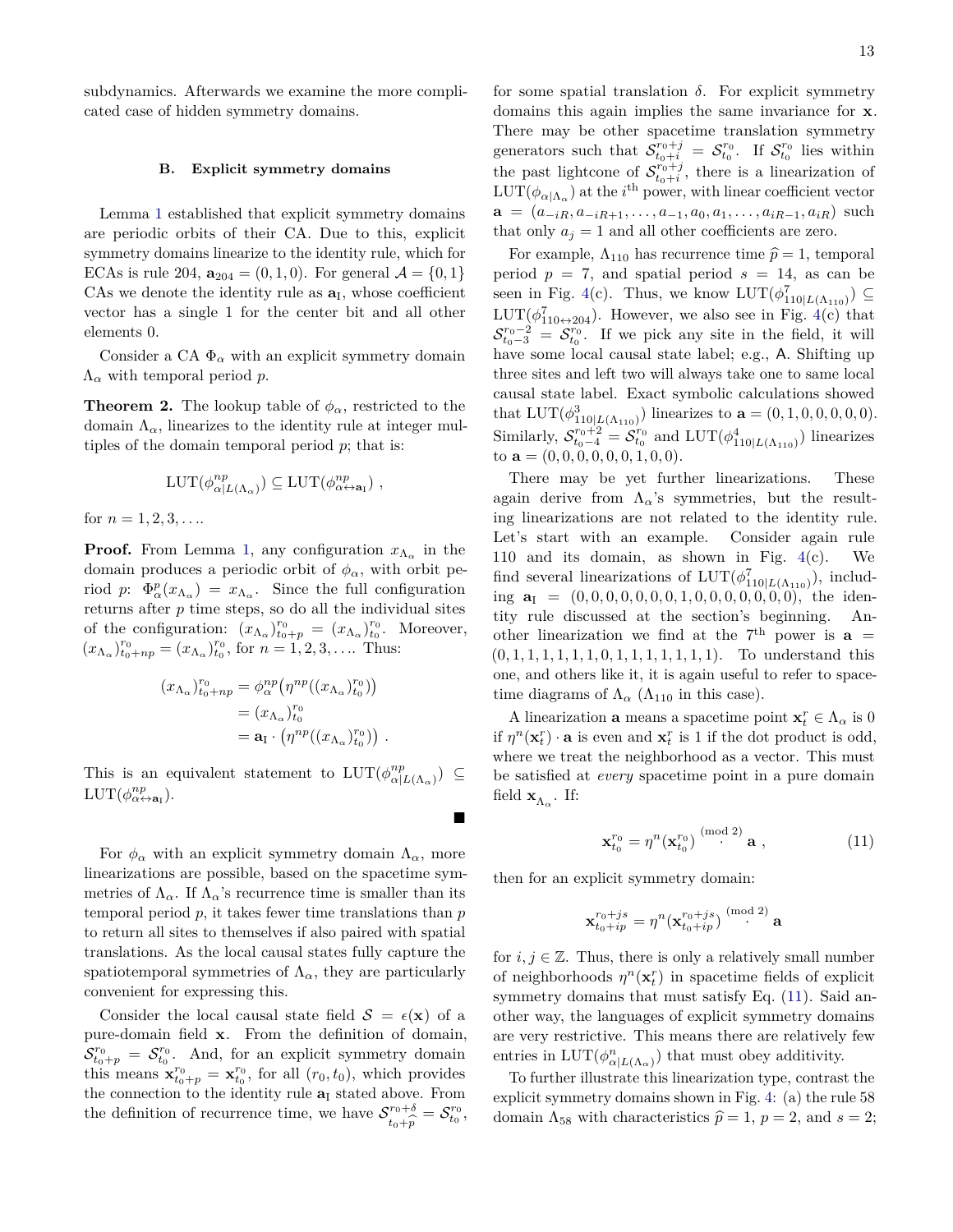

(a) Domain of rule 58 with associated local causal states.





(c) Domain of rule 110 with associated local causal states.

<span id="page-13-0"></span>FIG. 4. Filtered spacetime fields from the explicit symmetry domains of rules 58 (a), 54 (b), and 110 (c), with the associated local causal states superimposed on top.

and (b) the rule 54 domain  $\Lambda_{54}$  with characteristics  $\hat{p} = 2$ ,  $p = 4$ , and  $s = 4$ . Now, compare their linearizations at the 4 th power, this being a multiple of the temporal period *p* for both domains.

The  $4<sup>th</sup>$  power reveals more linearizations for  $\Lambda_{58}$  than

for  $\Lambda_{54}$  not related to the identity rule—those with more than one nonzero element in the coefficient vector **a**. Specifically, there are 29 linearizations for  $\Lambda_{54}$  and 123 for  $\Lambda_{58}$ . This is expected, as  $\Lambda_{58}$  is generated by smaller translations  $s$  and  $p$  than  $\Lambda_{54}$ . This means at a given power *n*, there are fewer distinct neighborhoods  $\eta^n$  in  $\Lambda_{58}$ than in  $\Lambda_{54}$ , and so there can be more linearizations **a** that can satisfy Eq. [\(11\)](#page-12-0) everywhere in the field.

Before moving on to hidden symmetry domains, in closing we should highlight the role of spacetime symmetries for linearizations of explicit symmetry domains. Notice that the domain's spatial languages themselves were never directly needed. Rather, the symmetries of the spacetime field orbits and their orbit period (i.e., the domain temporal period) that were key. This reflects the local causal-state perspective of domain, as in Def. [2,](#page-6-1) coming into play.

#### **C. Hidden symmetry domains**

In contrast, as we now show, linearizations of hidden symmetry domains are based on the domain spatial languages and their recurrence times, as in Def. [1.](#page-5-1) Moreover, unlike explicit symmetry domains, we find that not every hidden symmetry domain has a linearization. After going through detailed examples of ECA domains, we will close with an  $R = 2$  CA that has a "nonlinear" domain.

## *1. Rule 18*

We start by examining in detail the original observations [\[7,](#page-19-4) [9,](#page-19-6) [12\]](#page-19-9) concerning the domain in the nonadditive CA rule 18 and the domain's linearization to rule 90,  $\mathbf{a}_{90} = (1, 0, 1)$ . In words,  $\phi_{90}$  updates lattice sites according to the sum mod 2 of that site's left and right neighbors:

$$
\mathbf{x}_{t+1}^r = \phi_{90}(\eta(\mathbf{x}_t^r))
$$
  
= 
$$
\mathbf{x}_t^{r-1} + \mathbf{x}_t^{r+1} \pmod{2} .
$$

Table [I](#page-14-0) gives rule 90's lookup table.

Rule 18 is not additive, as can be seen from its lookup table also given in Table [I.](#page-14-0) However, there are special behaviors produced by rule 18 that were originally noted due to the equivalence between these behaviors of rule 18 and rule 90. More importantly, they suggested that a *nonlinear rule is capable of producing linear behaviors*. From Refs. [\[12–](#page-19-9)[16\]](#page-20-0), we know the special behaviors of rule 18 that emulate rule 90 are, in fact, rule 18's domain behaviors.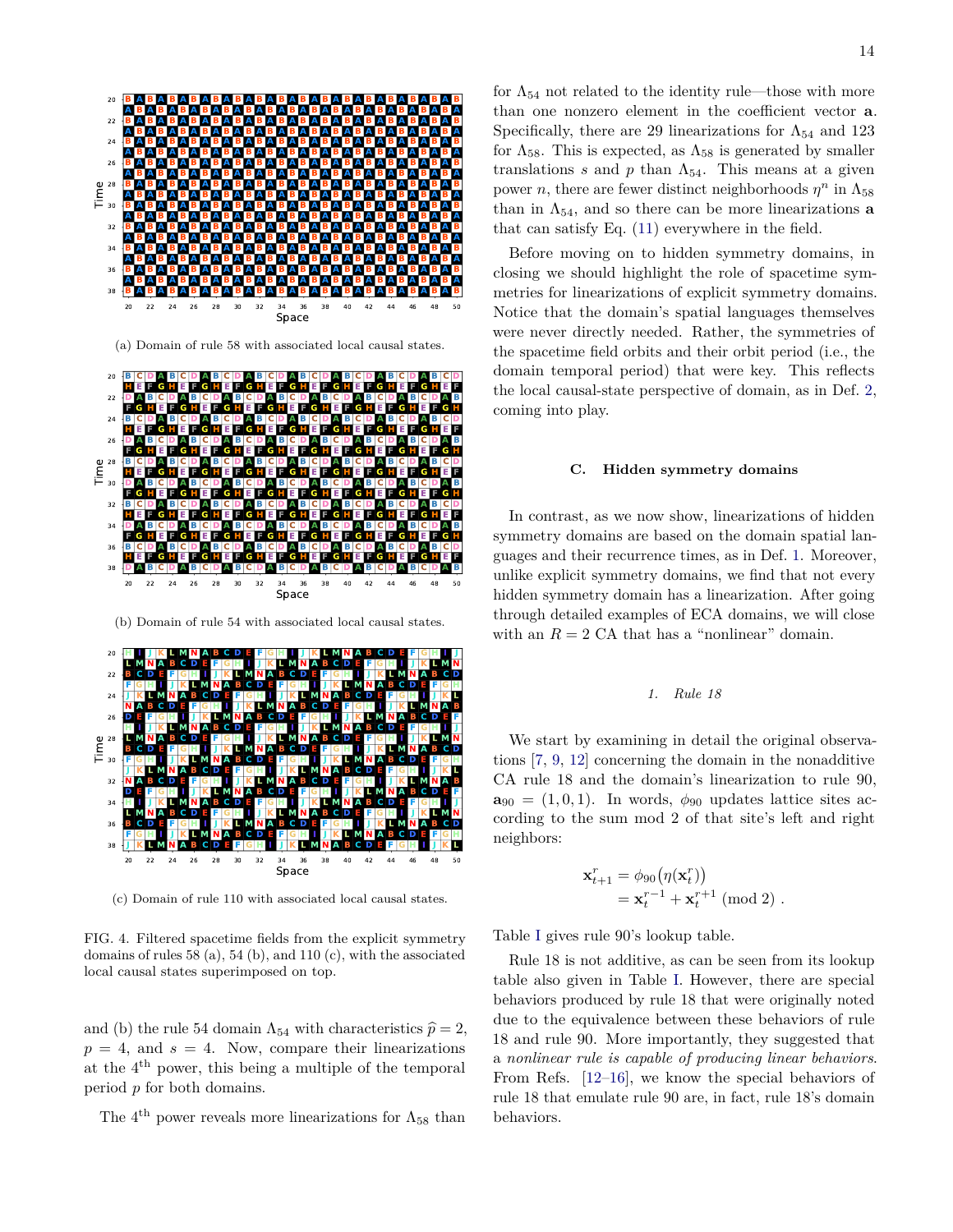

(a) Finite-state machine  $M(\Lambda_{18})$  of invariant set language  $\Lambda_{18}$ .



<span id="page-14-1"></span>FIG. 5. (a) Finite-state machine  $M(\Lambda_{18})$  for the invariant set language  $L(\Lambda_{18})$  of the rule 18 domain. (b) Filtered spacetime field  $\mathbf{x}_{\Lambda_{18}}$  (white and black squares) of the rule 18 domain  $\Lambda_{18}$  with the associated local causal state field  $\mathcal{S}_{\Lambda_{18}} = \epsilon(\mathbf{x}_{\Lambda_{18}})$ (green and orange letters) superimposed.

Rule 18's domain is the set of spatial configurations that is invariant under  $\Phi_{18}$  and their spacetime field orbits. This invariant set is the single sofic shift  $\Lambda_{18} = {\mathcal{X}_{(0,\Sigma)}}$ , where  $\Sigma$  represents wildcard-sites that can be either 0 or 1. Its domain language is  $L(\Lambda_{18}) = (0\Sigma)^* + (\Sigma 0)^*$ . The set's finite-state machine  $M(\Lambda_{18})$  is shown in Fig. [5\(](#page-14-1)a). Since the machine states lie in a single recurrent component, i.e., it has a single temporal phase, the recurrence time of  $\Lambda_{18}$  is  $\hat{p} = 1$ . Its spatial period is  $s = 2$ , since this is the size of the minimal cycle of  $M(\Lambda_{18})$ .

Evolving spatial configurations  $x \in \Lambda_{18}$  creates spacetime fields—their orbits  $\mathbf{x}_{\Lambda_{18}}$  . Applying the causal equivalence relation over these fields yields two local causal states, corresponding to the fixed-0 and wildcard sites. A sample spacetime field  $\mathbf{x}_{\Lambda_{18}}$  of  $\Lambda_{18}$  and its causal filtering  $\mathcal{S}_{\Lambda_{18}} = \epsilon(\mathbf{x}_{\Lambda_{18}})$  are shown as a local causal state overlay diagram in Fig. [5](#page-14-1) (b). State A corresponds to the fixed-0 sites and state B the wildcard states. These states appear in a checkerboard tiling in the field, displaying the defining spacetime symmetry of  $\Lambda_{18}$ . At each time step the same two states tile the spatial lattice, giving the recurrence time  $\hat{p} = 1$ . The spatial period  $s = 2$  and

| 1 1 0               |  |  |
|---------------------|--|--|
| 101                 |  |  |
| 100                 |  |  |
| $0\,$ 1 $\,$ 1 $\,$ |  |  |
| $0\,$ 1 $\,$ 0 $\,$ |  |  |
| 001                 |  |  |
| 0 <sub>0</sub>      |  |  |

<span id="page-14-0"></span>TABLE I. Lookup tables for rule 90  $(\phi_{90})$  and rule 18  $(\phi_{18})$ as well as for rule 18 linearized to rule 90  $(\phi_{18\leftrightarrow 90})$  and rule 18 restricted to its domain  $(\phi_{18|L(\Lambda_{18})})$ . The leftmost column gives all ECA neighborhood values in lexicographical order, and each subsequent column is the output of the neighborhoods for the specified dynamic or subdynamic. Symbol − indicates a lookup table element excluded from the respective subdynamic.

temporal period  $p = 2$  are found from  $S_{\Lambda_{18}}$ 's space and time translation invariance.

Having defined and described rule 18's domain  $\Lambda_{18}$  allows us to explain its linearization to rule 90: Keeping only elements of  $LUT(\phi_{18})$  that are also in  $LUT(\phi_{90})$ gives the linearization  $LUT(\phi_{18\leftrightarrow 90})$  of rule 18 to rule 90. This is shown in Table [I.](#page-14-0) In contrast, keeping only elements of  $LUT(\phi_{18})$  if the neighborhood  $\eta_i$  of that element belongs to the 0- $\Sigma$  language of  $\Lambda_{18}$  gives the restriction  $LUT(\phi_{18|L(\Lambda_{18})})$  of  $\phi_{18}$  to its domain. As shown in Table [I,](#page-14-0) this subdynamic excludes the neighborhoods  $\eta \in \{111, 110, 011\}$ . Table [I](#page-14-0) shows that the only two elements that differ between  $LUT(\phi_{90})$  and LUT( $\phi_{18}$ ) have neighborhoods  $\eta \in \{110, 011\}$ . Thus,  $LUT(\phi_{18|L(\Lambda_{18})}) \subset LUT(\phi_{18\leftrightarrow 90})$ . Moreover, as  $\Lambda_{18}$  is a stochastic domain with recurrence time  $\hat{p} = 1$ , we find that rule 18 restricted to its domain linearizes to rule 90 at all powers of the lookup tables:

$$
LUT(\phi_{18|L(\Lambda_{18})}^n) \subseteq LUT(\phi_{18\leftrightarrow 90}^n) ,
$$

for  $n = 1, 2, 3, \ldots$ 

#### *2. Invariant sets of rule 90*

Historically the  $0$ - $\Sigma$  domain was of interest because the nonlinear rule 18 exhibits linear behavior over  $\Lambda_{0,\Sigma}$ , since it emulates the linear rule 90 over  $\Lambda_{0,\Sigma}$ . However, we now know that  $\Lambda_{0,\Sigma}$  is an invariant set of rule 18 and  $LUT(\phi_{18|L(\Lambda_{0,\Sigma})}) \subset LUT(\phi_{18\leftrightarrow 90})$ . This means  $\Lambda_{0,\Sigma}$  is also an invariant set of rule 90.

Since  $LUT(\phi_{90})$  is additive, so is  $LUT(\phi_{90}|_{L(\Lambda_{0.2})}).$ And, as described above, there are three neighborhoods  $\eta \in \{111, 110, 011\}$  in LUT( $\phi_{90}$ ) that are not in  $LUT(\phi_{90|L(\Lambda_{0,\Sigma})})$ . So, starting from  $LUT(\phi_{90|L(\Lambda_{0,\Sigma})})$ ,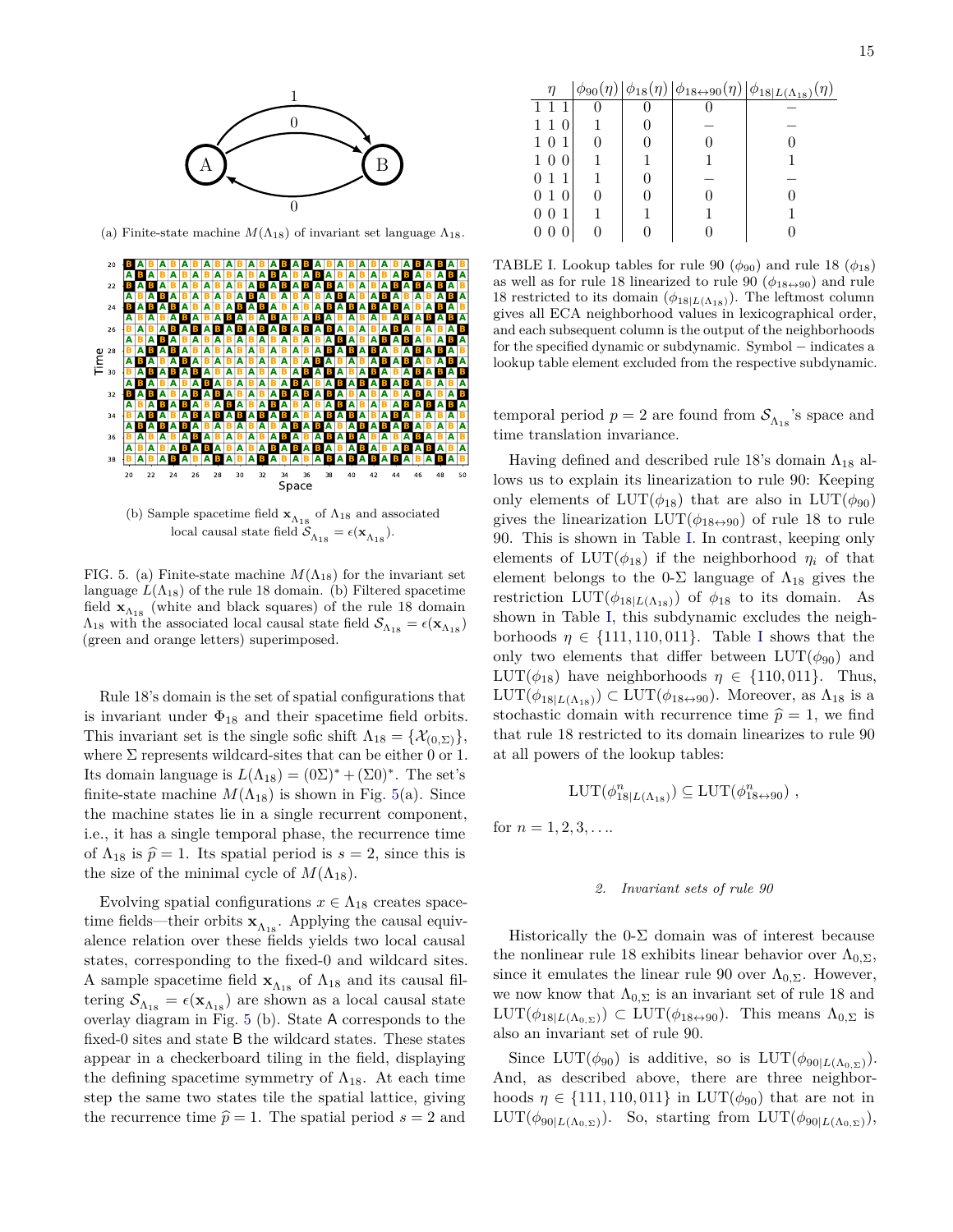|                          | $\phi_{90}$  | $\phi_{18}$ |              | $ \phi_{26} \phi_{82} \phi_{146} \phi_{154} \phi_{210}$ |   | $\varphi_{218}$ |
|--------------------------|--------------|-------------|--------------|---------------------------------------------------------|---|-----------------|
| $1\,0$                   | 0            | 0           |              |                                                         |   |                 |
| $1\,0$<br>$\overline{0}$ |              |             |              |                                                         |   |                 |
| 010                      | 0            | 0           | $\mathbf{0}$ | $\theta$                                                | 0 |                 |
| $\theta$<br>0<br>1       |              | 1           |              |                                                         |   |                 |
| 0<br>$\theta$<br>0       | $\mathbf{0}$ | 0           |              |                                                         | 0 |                 |
| $1 \; 1$                 | 0            | 0           | 0            |                                                         |   |                 |
| 1 1 0                    |              | 0           |              | $\theta$                                                |   |                 |
| 0 <sub>1</sub>           |              | 0           |              |                                                         |   |                 |

<span id="page-15-0"></span>TABLE II. Lookup tables for rule 90  $(\phi_{90})$  and the seven nonlinear rules,  $\phi_{\alpha}$ ,  $\alpha \in \{18, 26, 82, 146, 154, 210, 218\}$ , that also have the  $\Lambda_{0,\Sigma}$  domain invariant set. The first five rows correspond to the neighborhoods that belong to the domain language  $L(\Lambda_{0,\Sigma})$ . Since all eight rules have  $\Lambda_{0,\Sigma}$  as a domain, the output for these five neighborhoods in  $L(\Lambda_{0,\Sigma})$  are the same. The bottom three rows are the neighborhoods not in  $L(\Lambda_{0,\Sigma})$ . The eight rules in this table are all possible 2<sup>3</sup> output assignments for these three remaining neighborhoods.

which is additive, there are three unconstrained outputs, one for each  $\eta \in \{111, 110, 011\}$ , to fill in to create an ECA lookup table that has  $\Lambda_{0,\Sigma}$  as a linear invariant set. This is shown graphically in Table [II.](#page-15-0) The neighborhoods are ordered there so that the top five neighborhoods are those in  $L(\Lambda_{0,\Sigma})$  and the bottom three are those that are not.

Rule 18 is just one of seven nonlinear rules that have  $\Lambda_{0,\Sigma}$  as an invariant set that linearizes to rule 90:  $LUT(\phi^n_{\alpha|L(\Lambda_{0,\Sigma})}) \subseteq LUT(\phi^n_{\alpha \leftrightarrow 90})$ , for  $n = 1, 2, 3, ...$  and *α* ∈ {18*,* 26*,* 82*,* 146*,* 154*,* 210*,* 218}. Though Rule 146 emulating rule 90 over  $\Lambda_{0,\Sigma}$  was pointed out in Ref. [\[9\]](#page-19-6), to our knowledge the analysis here is the first identification of the linear  $\Lambda_{0,\Sigma}$  domain in the nonlinear ECAs 26, 82, 154, 210, and 218. This is likely because  $\Lambda_{0,\Sigma}$  does not appear to be a dominant behavior of rules 26, 82, 154, 210, and 218 from random initial conditions. In fact, simple stationary or oscillatory behaviors seem to be the dominant attractors for these rules.

Reference [\[9\]](#page-19-6) also reported on the nonlinear rule 126 emulating rule 90. This was not over  $\Lambda_{0,\Sigma}$  though. Instead it was over a different invariant set, that we call the  $even$  domain  $\Lambda_{even}$ . This domain also consists of a single temporal phase, which is the sofic shift that contains only even blocks of 1s and 0s. The machine  $M(\Lambda_{\text{even}})$  for this domain is shown in Fig. [6.](#page-15-1) A sample domain spacetime field  $\mathbf{x}_{\Lambda_{\text{even}}}$  , evolved from a domain configuration initial condition, is shown in Fig. [6](#page-15-1) with the associated local causal state field  $\mathcal{S}_{\Lambda_{\text{even}}} = \epsilon(\mathbf{x}_{\Lambda_{\text{even}}})$  superimposed. Interestingly, though  $\Lambda_{\text{even}}$  and  $\Lambda_{0,\Sigma}$  have different invariant spatial shifts, the resulting spacetime shifts of their orbits have the same generalized symmetries, as captured by the local causal states.

The lookup table for rule 126 is compared with that



(a) Machine *M*(Λeven) of invariant language *L*(Λeven).



(b) A spacetime field  $\mathbf{x}_{\Lambda_{126}}$  of  $\Lambda_{126}$  and associated filtered local causal state field  $\mathcal{S}_{\Lambda_{126}} = \epsilon(\mathbf{x}_{\Lambda_{126}})$ .

<span id="page-15-1"></span>FIG. 6. (a) Machine  $M(\Lambda_{\text{even}})$  for the invariant language  $L(\Lambda_{\text{even}})$  of the rule 126 even domain. (b) Sample spacetime field  $\mathbf{x}_{\Lambda_{126}}$  (black and white squares) of the even domain Λeven of rule 126 with the associated local causal state field  $\mathcal{S}_{\Lambda_{126}} = \epsilon(\mathbf{x}_{\Lambda_{126}})$  (green and orange letters) superimposed.

| η                  |  | $\phi_{90}(\eta)  \phi_{126}(\eta)  \phi_{126 \leftrightarrow 90}(\eta)  \phi_{126 L(\Lambda_{\rm even})}(\eta)$ |
|--------------------|--|------------------------------------------------------------------------------------------------------------------|
|                    |  |                                                                                                                  |
| $1\;1$<br>$\theta$ |  |                                                                                                                  |
|                    |  |                                                                                                                  |
| -0                 |  |                                                                                                                  |
| $\overline{1}$     |  |                                                                                                                  |
| 010                |  |                                                                                                                  |
|                    |  |                                                                                                                  |
|                    |  |                                                                                                                  |

<span id="page-15-2"></span>TABLE III. Lookup tables for rule 90  $(\phi_{90})$  and rule 126  $(\phi_{126})$ as well as for rule 126 linearized to rule 90  $(\phi_{126 \leftrightarrow 90})$  and rule 126 restricted to its domain  $(\phi_{126|L(\Lambda_{even})})$ . Same format as in Table [I.](#page-14-0)

of rule 90 in Table [III,](#page-15-2) as well as its linearization to rule 90 and its restriction to  $\Lambda_{\text{even}}$ . From this we can see that  $LUT(\phi_{126|L(\Lambda_{even})}) = LUT(\phi_{126\leftrightarrow 90})$ . As with  $\Lambda_{0,\Sigma}$  and rule 18, this means  $\Lambda_{\text{even}}$  is also an invariant set of rule 90. Thus, rule 126 linearizes to rule 90 over  $\Lambda_{\text{even}}$  at all powers:

$$
LUT(\phi^n_{126|L(\Lambda_{\text{even}})}) \subseteq LUT(\phi^n_{126\leftrightarrow 90}) ,
$$

for  $n = 1, 2, 3, \ldots$ 

Following the same combinatorics as with  $\Lambda_{0,\Sigma}$ , we see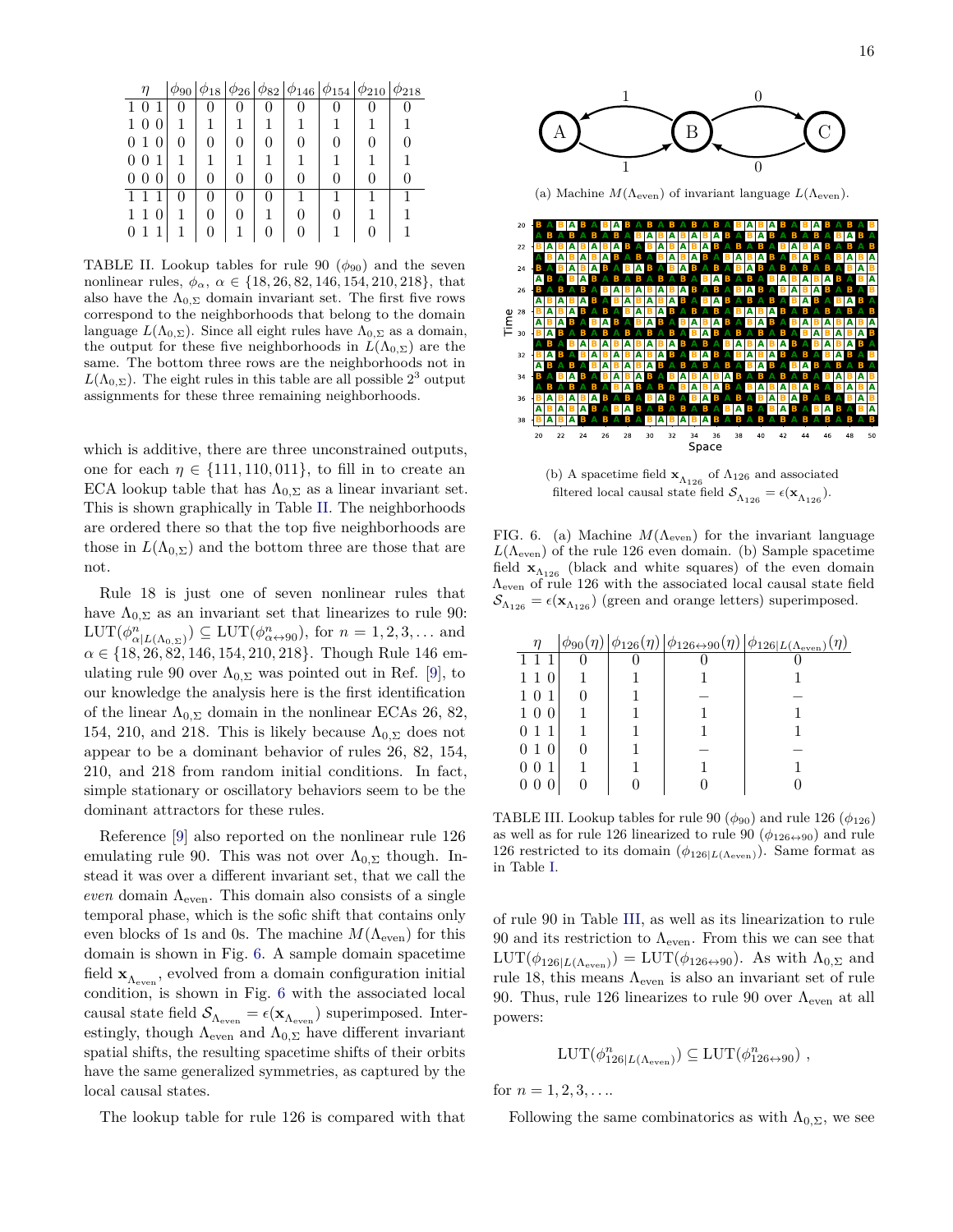from Table [III](#page-15-2) that there are only two neighborhoods not in  $L(\Lambda_{\text{even}})$ . And so, there are  $2^2$  ECA rules with  $\Lambda_{\text{even}}$  as a domain invariant set. Two of these are rule 90 and rule 126; the other two are rule 94 and rule 122. Rule 122 is qualitatively similar to rule 126 over random initial conditions, while rule 94 generically settles into a fixed-point orbit.

Before moving on, clarification is in order. We said that  $\Lambda_{0,\Sigma}$  and  $\Lambda_{\text{even}}$  are domain invariant sets of rule 90. Formally, from Def. [1,](#page-5-1)  $\Phi_{90}$  is a factor map from  $\Lambda$  to  $\Lambda$ for both of these domains. More specifically, this is true for *every* power of  $\Phi_{90}$ :  $\Phi_{90}^n : \Lambda \to \Lambda$  for all  $n = 1, 2, 3, \ldots$ This is also holds for all the nonlinear rules just discussed that also have one of these domain invariant sets. Thus, these rules *emulate* rule 90 over their domain. That is, for all of these nonlinear  $\phi_{\alpha}$ , any orbit starting from an initial configuration  $\hat{x}$  in the appropriate domain  $\Lambda$  is the same if evolved under  $\Phi_{\alpha}$  or  $\Phi_{90}$ :

$$
\{\widehat{x}, \Phi_{\alpha}(\widehat{x}), \Phi_{\alpha}^{2}(\widehat{x}), \Phi_{\alpha}^{3}(\widehat{x}), \ldots\}
$$
  
=  $\{\widehat{x}, \Phi_{90}(\widehat{x}), \Phi_{90}^{2}(\widehat{x}), \Phi_{90}^{3}(\widehat{x}), \ldots\}$ .

*3. Rule 22*

The next example we explore is the enigmatic rule 22 [\[35\]](#page-20-20), which exhibits a more general notion of linearization. Using symbolic manipulation methods, Crutchfield and McTague used the FME analysis to discover this ECA's domain [\[36\]](#page-20-21).



<span id="page-16-0"></span>FIG. 7. Machine  $M(\Lambda_{22})$  for rule 22's domain  $\Lambda_{22}$ , which has two distinct temporal phases:  $\Lambda_{22}^A = \Phi_{22}(\Lambda_{22}^B)$  and  $\Lambda_{22}^B =$  $\Phi_{22}(\Lambda_{22}^A).$ 

Rules dominated by a stochastic symmetry domain, such as rule 22, are sometimes referred to as "chaotic" CAs. As such, it is typically challenging to extract meaningful structures purely from visually inspecting spacetime fields. So, while not visually apparent, the domain underlying rule 22 is rather more complex than the previous ones. Much of rule 22's mystery stems from its complex domain.

The domain of rule 22 is comprised of two temporal phases,  $\Lambda_{22} = {\Lambda_{22}^A, \Lambda_{22}^B}$ . The machine representation  $M(\Lambda_{22})$  of  $\Lambda_{22}$  is shown in Fig. [7.](#page-16-0) The two components

correspond to the irreducible sofic shifts  $\Lambda_{22}^A$  and  $\Lambda_{22}^B$ . A sample spacetime field  $\mathbf{x}_{\Lambda_{22}}$  of  $\Lambda_{22}$  is shown in Fig. [8,](#page-16-1) with the associated local causal state field  $\mathcal{S}_{\Lambda_{22}} = \epsilon(\mathbf{x}_{\Lambda_{22}})$ superimposed on top. There are two distinct spatial tilings of the local causal states, ABCD and EFGH, associated with  $\Lambda_{22}^A$  and  $\Lambda_{22}^B$ , respectively, giving a recurrence time  $\hat{p} = 2$ . The spacetime translation invariance of  $S_{\Lambda_{22}}$  gives a spatial period of  $s = 4$  and temporal period  $p = 4$ .



<span id="page-16-1"></span>FIG. 8. Filtered spacetime field  $\mathbf{x}_{\Lambda_{22}}$  (white and black squares) of the rule 22 domain  $\Lambda_{22}$  with the associated local causal state field  $\mathcal{S}_{\Lambda_{22}} = \epsilon(\mathbf{x}_{\Lambda_{22}})$  (colored letters) superimposed.

Since  $\Lambda_{22}$  has two temporal phases, care must be taken when discussing its invariance and linearization. Reference [\[36\]](#page-20-21)'s FME analysis established that  $\Lambda_{22}^A = \Phi_{22}(\Lambda_{22}^B)$  and  $\Lambda_{22}^B = \Phi_{22}(\Lambda_{22}^A)$ . Thus,  $\Phi_{22}$  is a factor map from each phase to itself only at the second power:  $\Phi_{22}^2 : \Lambda_{22}^A \to \Lambda_{22}^A$ and  $\Phi_{22}^2$  :  $\Lambda_{22}^B \to \Lambda_{22}^B$ . It is not surprising then that  $LUT(\phi_{22|L(\Lambda_{22})})$  is not additive at the first power, but at the second power. Specifically,  $LUT(\phi_{22|L(\Lambda_{22})}^2)$  linearizes again to rule 90. In fact, exact symbolic calculation finds this linearization occurs at all even powers:

$$
LUT(\phi_{22|L(\Lambda_{22})}^{2n}) \subseteq LUT(\phi_{22\leftrightarrow 90}^{2n}) ,
$$

for  $n = 1, 2, 3, \ldots$ 

To be clear,  $LUT(\phi_{22|L(\Lambda_{22})})$  is constructed by keeping only neighborhoods that are in the language  $L(\Lambda_{22})$ , which is the union  $L(\Lambda_{22}) = L(\Lambda_{22}^A) \cup L(\Lambda_{22}^B)$  of the temporal phase languages. Since  $LUT(\phi_{22|L(\Lambda_{22})}^{2n})$  is additive, then its subsets  $LUT(\phi_{22|L(\Lambda_{22}^A)}^{2n})$  and  $LUT(\phi_{22|L(\Lambda_{22}^B)}^{2n})$  are also additive. That is,  $LUT(\phi_{22|L(\Lambda_{22}^A)}^{2n}) \subseteq LUT(\phi_{22\leftrightarrow 90}^{2n})$  and similarly for phase *B*. Therefore  $\Lambda_{22}^A$  and  $\Lambda_{22}^B$  are invariant sets of  $\Phi_{90}^2$ . However, we cannot say  $\Lambda_{22}$  is a domain of rule 90 because  $\Lambda_{22}^A \neq \Phi_{90}(\Lambda_{22}^B)$  and  $\Lambda_{22}^B \neq \Phi_{90}(\Lambda_{22}^A)$ . Thus, rule 22 over its domain does not fully emulate rule 90, they only agree every other time step. Given similar terminology used elsewhere, we may call  $\Lambda_{22}$  a *quasidomain* of rule 90.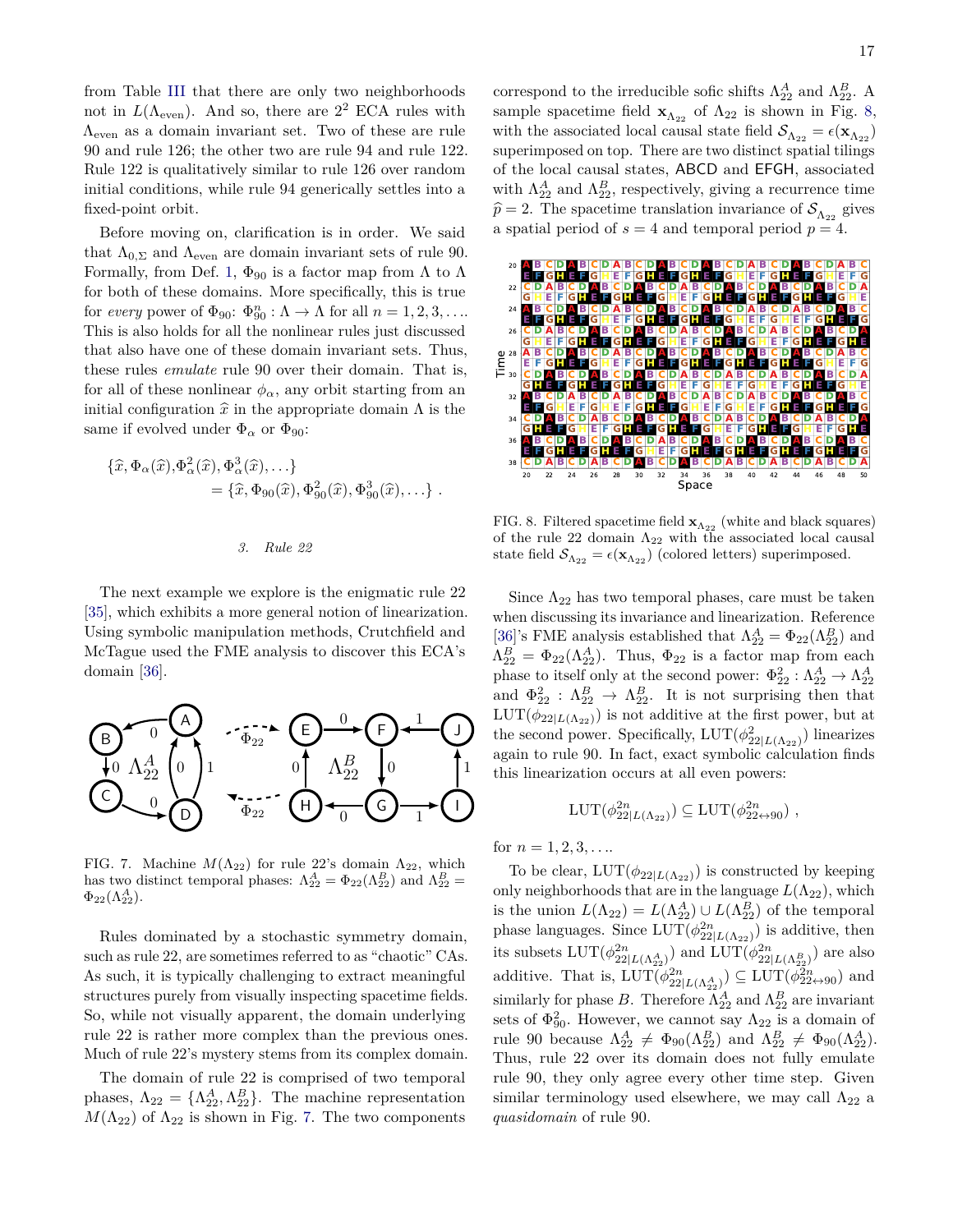Table [IV](#page-17-0) gives the  $2<sup>nd</sup>$  power of the rule 22 lookup table as well as that for rule 90. It also gives the linearization to rule 90 as well as the restriction of rule 22 to  $\Lambda_{22}$  at the 2<sup>nd</sup> power, where the first linearization of this subdynamic occurs.

As with  $\Lambda_{0,\Sigma}$  and  $\Lambda_{\text{even}}$ , rule 22's domain linearizes to the additive rule 90. Rule 90 produces the mod-2 Pascal triangle spacetime patterns characteristic of many chaotic CAs. It is well known that the sum-mod-2 of the neighborhood outer bits is the mechanism that generates these patterns. Since  $\Lambda_{0,\Sigma}$  and  $\Lambda_{\text{even}}$  are a subset of rule 90's behaviors they also exhibit the mod-2 Pascal triangles, as can be seen in Figs. [5](#page-14-1) and [6.](#page-15-1) Since the discovery of rule 22's domain, it was known that it produces similar Pascal triangle patterns. Though these are not exactly the same as rule 90's, since  $\phi_{22|L(\Lambda_{22})}$  only emulates rule 90 every other time step. However, as far as we are aware, rule 22's domain linearization to rule 90 at every even power here is the first report of such a mechanism.

## *4. A nonelementary CA*

Section [V](#page-9-0) A showed that additive dynamics always implies a domain invariant set and conjectured that additive subdynamics over a language  $L(\mathcal{X})$  potentially also implies  $X$  is an invariant set. Section [V](#page-9-0) B showed that explicit symmetry domains always imply an additive subdynamic, connecting the periodic orbits of these domains with the additive identity rule. So far in Sec. [V](#page-9-0) C we have seen many examples of ECA hidden symmetry domains that similarly are associated with an additive subdynamic, in this case connected to the additive rule 90. However, now we come to an example in the class  $(A = \{0, 1\}, R = 2)$  that breaks the connection between domains and additive subdynamics. It possesses a domain that admits no linearizations.

The CA in question is radius-2 rule 2614700074, named according to the same numbering scheme used for ECAs. This was previously studied by Crutchfield and Hanson [\[15\]](#page-20-22). They designed it to have the  $\Lambda_{0,\Sigma}$  domain along with another structurally distinct domain—the  $\Lambda_{1,1,0,\Sigma}$ domain. This domain has a single temporal phase consisting of the sofic shift  $\mathcal{X}_{1,1,0,\Sigma}$  with strings of the form  $\cdots 110\Sigma 110\Sigma 110\Sigma \cdots$ , where  $\Sigma$  is a wildcard that can be either 1 or 0. The machine for  $\Lambda_{1,1,0,\Sigma}$  is shown in Fig.  $9(c)$  $9(c)$ .

Reference [\[15\]](#page-20-22) showed that  $\Lambda_{0,\Sigma}$  and  $\Lambda_{1,1,0,\Sigma}$  have distinct statistical signatures. Here, we investigate these differences via local causal states. Filtered spacetime fields for the  $\Lambda_{0,\Sigma}$  and  $\Lambda_{1,1,0,\Sigma}$  domains are shown in Fig. [9\(](#page-18-0)a) and (b), respectively. In each, as above, the colored letters represent the local causal state label at each

| $\eta^2$                                                                                 |                  |                  |                                              | $\begin{array}{c c} \left. \phi _{90}^2(\eta^2)\right  \phi _{22}^2(\eta^2)\left  \phi _{22\leftrightarrow 90}^2(\eta^2)\right  \phi _{22 L(\Lambda _{22})}^2(\eta^2) \nonumber \\ \hline 0 & 0 & 0 & - \end{array}$ |
|------------------------------------------------------------------------------------------|------------------|------------------|----------------------------------------------|----------------------------------------------------------------------------------------------------------------------------------------------------------------------------------------------------------------------|
| $\overline{1}$<br>$\overline{1}$<br>$\overline{1}$<br>$\mathbf 1$<br>1                   |                  |                  |                                              |                                                                                                                                                                                                                      |
| $\mathbf{1}$<br>$\mathbf{1}$<br>$\mathbf{1}$<br>$\mathbf{1}$<br>$\boldsymbol{0}$         | $\mathbf{1}$     | $\boldsymbol{0}$ |                                              |                                                                                                                                                                                                                      |
| $\mathbf{1}$<br>$\overline{0}$<br>$\mathbf 1$<br>$\mathbf{1}$<br>$\mathbf{1}$            | $\boldsymbol{0}$ | $\overline{0}$   | $\overline{0}$                               | $\overline{0}$                                                                                                                                                                                                       |
| $\overline{0}$<br>$\mathbf 1$<br>$\mathbf{1}$<br>$\mathbf 1$<br>$\boldsymbol{0}$         | $\mathbf 1$      | $\mathbf{1}$     | $\,1$                                        | $\mathbf{1}$                                                                                                                                                                                                         |
| $\mathbf{1}$<br>$\mathbf 1$<br>$\boldsymbol{0}$<br>$\mathbf 1$<br>$\mathbf 1$            | $\boldsymbol{0}$ | $\overline{0}$   | $\overline{0}$                               | $\boldsymbol{0}$                                                                                                                                                                                                     |
| $\mathbf{1}$<br>$\mathbf{1}$<br>$\boldsymbol{0}$<br>$\mathbf{1}$<br>$\boldsymbol{0}$     | $\mathbf 1$      | $\,1$            | $\,1$                                        |                                                                                                                                                                                                                      |
| $\mathbf{1}$<br>$\boldsymbol{0}$<br>$\overline{0}$<br>$\mathbf{1}$<br>$\mathbf{1}$       | $\boldsymbol{0}$ | $\overline{0}$   | $\boldsymbol{0}$                             |                                                                                                                                                                                                                      |
| $\mathbf{1}$<br>$\,1$<br>$\boldsymbol{0}$<br>$\overline{0}$<br>$\boldsymbol{0}$          | $\mathbf 1$      | $\,1$            | $\,1$                                        | $\mathbf{1}$                                                                                                                                                                                                         |
| $\mathbf{1}$<br>$\mathbf{1}$<br>$1\,$ $0\,$<br>$\mathbf{1}$                              | $\boldsymbol{0}$ | $\boldsymbol{0}$ | $\boldsymbol{0}$                             | $\boldsymbol{0}$                                                                                                                                                                                                     |
| $\mathbf{1}$<br>$\mathbf{1}$<br>$\boldsymbol{0}$<br>$\mathbf{1}$<br>$\boldsymbol{0}$     | $\mathbf 1$      | $\boldsymbol{0}$ |                                              |                                                                                                                                                                                                                      |
| $\mathbf{1}$<br>$\mathbf{1}$<br>$\boldsymbol{0}$<br>$\boldsymbol{0}$<br>$\mathbf{1}$     | $\boldsymbol{0}$ | $\,1$            | $\begin{array}{c}\n- \\ - \\ 0\n\end{array}$ |                                                                                                                                                                                                                      |
| $1\,$ $0\,$<br>$\,1\,$<br>$\boldsymbol{0}$<br>$\boldsymbol{0}$                           | $\,1$            | $\overline{0}$   |                                              |                                                                                                                                                                                                                      |
| $1\ 0\ 0$<br>$\mathbf{1}$<br>$\mathbf{1}$                                                | $\boldsymbol{0}$ | $\boldsymbol{0}$ |                                              |                                                                                                                                                                                                                      |
| $\mathbf{1}$<br>$1\,$ $0\,$<br>$\boldsymbol{0}$<br>$\boldsymbol{0}$                      | $\mathbf 1$      | $\boldsymbol{0}$ |                                              |                                                                                                                                                                                                                      |
| $1\,$ $0\,$<br>$\overline{0}$<br>$\overline{0}$<br>$\mathbf{1}$                          | $\boldsymbol{0}$ | $\boldsymbol{0}$ | $\overline{0}$                               | $\overline{0}$                                                                                                                                                                                                       |
| $1\,$ $0\,$<br>$\boldsymbol{0}$<br>$\overline{0}$<br>$\boldsymbol{0}$                    | $\mathbf 1$      | $\,1$            | $\mathbf{1}$                                 | $\mathbf{1}$                                                                                                                                                                                                         |
| $\mathbf{1}$<br>$\mathbf{1}$<br>$\mathbf{1}$<br>$\boldsymbol{0}$<br>$\mathbf{1}$         | $\,1$            | $\boldsymbol{0}$ |                                              |                                                                                                                                                                                                                      |
| $\mathbf{1}$<br>$\mathbf{1}$<br>$\mathbf{1}$<br>$\boldsymbol{0}$<br>0                    | $\boldsymbol{0}$ | $\boldsymbol{0}$ | $\frac{1}{0}$                                | $\overline{0}$                                                                                                                                                                                                       |
| $\mathbf{1}$<br>$\mathbf{1}$<br>$\overline{0}$<br>$\boldsymbol{0}$<br>$\mathbf{1}$       | $\mathbf 1$      | $\overline{0}$   |                                              |                                                                                                                                                                                                                      |
| $\mathbf{1}$<br>$\mathbf{1}$<br>$\overline{0}$<br>$\boldsymbol{0}$<br>$\boldsymbol{0}$   | $\boldsymbol{0}$ | $\,1$            |                                              |                                                                                                                                                                                                                      |
| $\mathbf{1}$<br>$\mathbf{1}$<br>$\boldsymbol{0}$<br>$\boldsymbol{0}$<br>$\mathbf{1}$     | $\mathbf{1}$     | $\mathbf{1}$     | $\mathbf 1$                                  |                                                                                                                                                                                                                      |
| $\mathbf{1}$<br>$\mathbf{1}$<br>$\boldsymbol{0}$<br>$\boldsymbol{0}$<br>$\boldsymbol{0}$ | $\boldsymbol{0}$ | $\overline{0}$   | $\boldsymbol{0}$                             |                                                                                                                                                                                                                      |
| $\boldsymbol{0}$<br>$\boldsymbol{0}$<br>$\boldsymbol{0}$<br>$\,1$<br>$\mathbf 1$         | $\,1$            | $\boldsymbol{0}$ |                                              |                                                                                                                                                                                                                      |
| $\boldsymbol{0}$<br>$1\,$<br>$\boldsymbol{0}$<br>$\boldsymbol{0}$<br>$\boldsymbol{0}$    | $\boldsymbol{0}$ | $\boldsymbol{0}$ | $\boldsymbol{0}$                             | $\overline{0}$                                                                                                                                                                                                       |
| $\mathbf{1}$<br>$\mathbf{1}$<br>$\theta$<br>$\boldsymbol{0}$<br>$\mathbf{1}$             | $\mathbf 1$      | $\mathbf{1}$     | $\mathbf{1}$                                 | $\mathbf{1}$                                                                                                                                                                                                         |
| $\overline{0}$<br>$\mathbf{1}$<br>$\mathbf{1}$<br>$\boldsymbol{0}$<br>$\boldsymbol{0}$   | $\boldsymbol{0}$ | $\,1$            |                                              |                                                                                                                                                                                                                      |
| $\boldsymbol{0}$<br>$\mathbf{1}$<br>$\overline{0}$<br>$\boldsymbol{0}$<br>$\mathbf{1}$   | $\mathbf{1}$     | $\overline{0}$   |                                              |                                                                                                                                                                                                                      |
| $\,1\,$<br>$0\,0$<br>$\boldsymbol{0}$<br>$\boldsymbol{0}$                                | $\boldsymbol{0}$ | $\boldsymbol{0}$ | $\boldsymbol{0}$                             | $\boldsymbol{0}$                                                                                                                                                                                                     |
| $\mathbf{1}$<br>$0\ 0$<br>$\overline{0}$<br>$\mathbf{1}$                                 | $\mathbf 1$      | $\,1$            | $\mathbf{1}$                                 | $\mathbf{1}$                                                                                                                                                                                                         |
| $\mathbf{1}$<br>$0\,0$<br>$\overline{0}$<br>$\boldsymbol{0}$                             | $\boldsymbol{0}$ | $\overline{0}$   | $\overline{0}$                               | $\overline{0}$                                                                                                                                                                                                       |
| $\boldsymbol{0}$<br>$\boldsymbol{0}$<br>$\boldsymbol{0}$<br>$\boldsymbol{0}$<br>$\,1$    | $\mathbf 1$      | $\mathbf{1}$     | $\mathbf{1}$                                 | $\mathbf 1$                                                                                                                                                                                                          |
| $0\,0$<br>$\overline{0}$<br>$\boldsymbol{0}$<br>$\overline{0}$                           | $\overline{0}$   | $\overline{0}$   | $\overline{0}$                               | $\overline{0}$                                                                                                                                                                                                       |

<span id="page-17-0"></span>TABLE IV. Second-order lookup tables for rule 90  $(\phi_{90}^2)$  and rule 22 ( $\phi_{22}^2$ ), as well as for  $\phi_{22}^2$  linearized to  $\phi_{30}^2$  ( $\phi_{22\leftrightarrow 90}^2$ ) and  $\phi_{22}^2$  restricted to its domain ( $\phi_{22|L(\Lambda_{22})}^2$ ). The leftmost column gives all second-order ECA neighborhood values (that is, all radius-2 neighborhood values) in lexicographical order. Each subsequent column is the output of the neighborhoods for the specified dynamic or subdynamic. The symbol – indicates that lookup table element is excluded from the respective subdynamic.

site. These local causal state overlay diagrams clearly demonstrate that the domains have different spacetime symmetry groups.  $\Lambda_{1,1,0,\Sigma}$  has recurrence time  $\hat{p}=1$ , temporal period  $p = 2$ , and spatial period 4, while  $\Lambda_{0,\Sigma}$ has recurrence time  $\hat{p} = 1$ , temporal period  $p = 1$ , and spatial period  $s = 2$  for rule 2614700074.

Recall that  $\Lambda_{0,\Sigma}$  is a domain invariant set of ECA rule 90. It is thus also a domain invariant set of  $\Phi_{90}^2$ , which is itself a CA in the class  $(A = \{0, 1\}, R = 2)$ :  $a = (1, 0, 0, 0, 1)$ . From this we can understand the  $\Lambda_{0,\Sigma}$  domain of rule 2614700074 from the same combinatorial perspective as  $\Lambda_{0,\Sigma}$  with rule 18. The restric-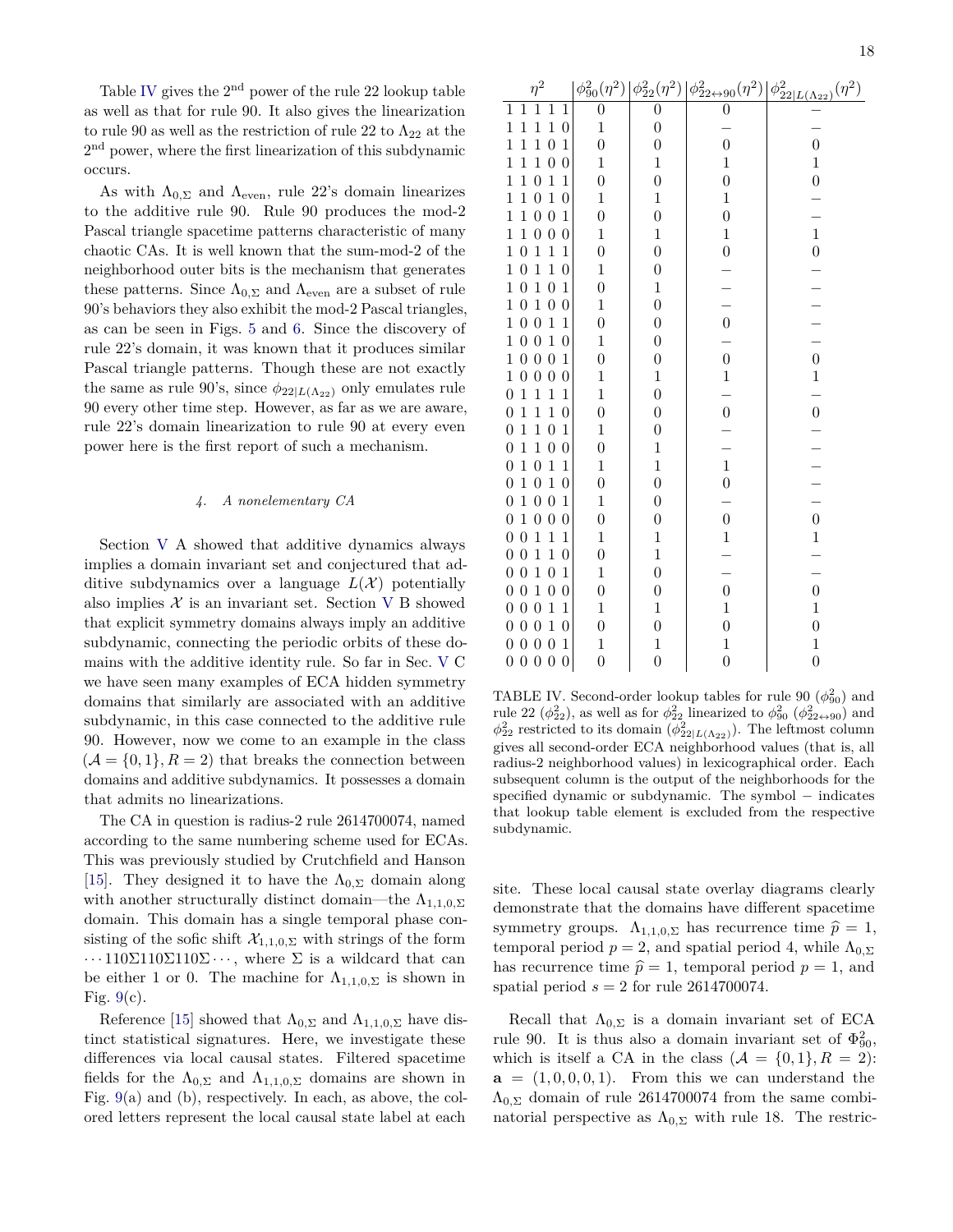

(a) Filtered  $\Lambda_{0,\Sigma}$  domain with associated local causal states.

> 20 22 24 26 28 30 32 34 36 38 40 42 44 46 48 50 Space

> **B A B A B A B A B A B A B A B A B A B A B A B A B A B A B A B** BABABABABABABABABABABABABABABABABABAB BABABABABABABABABABABABABABABABABAB



(b) Filtered  $\Lambda_{1,1,0,\Sigma}$  domain with associated local causal states.



(c) Machine for the domain invariant language  $L(\Lambda_{1,1,0,2})$ .

<span id="page-18-0"></span>FIG. 9. Filtered spacetime fields of the two domains of the  $(A = \{0, 1\}, R = 2)$  CA rule 2614700074. Format and notation similar to previous such diagrams. (a) The  $\Lambda_{0,\Sigma}$  domain has the same invariant set language of ECA rule 90. Its machine is shown in Fig. [5\(](#page-14-1)a)). (b) The  $\Lambda_{1,1,0,\Sigma}$  domain. (c) Machine for  $L(\Lambda_{1,1,0,\Sigma}).$ 

tion  $LUT(\phi_{90|L(\Lambda_{0,\Sigma})}^2)$  leaves several output values unconstrained for assignment to construct a full CA lookup table. One such assignment gives rule 2614700074. As such, we find that rule 2614700074 linearizes to  $a = (1, 0, 0, 0, 1)$  at all powers:

 $\text{LUT}(\phi_{2614700074|L(\Lambda_{0,\Sigma})}^n) \subset \text{LUT}(\phi_{2614700074\leftrightarrow \mathbf{a}=(1,0,0,0,1)}^n),$ 

for  $n = 1, 2, 3, \ldots$ 

This connection to rule 90 also explains why  $\Lambda_{0,\Sigma}$  has temporal period  $p = 2$  for rule 18, but temporal period  $p = 1$  for CA 2614700074. The local causal state field of  $\Lambda_{0,\Sigma}$  for rule 18 has a checkerboard symmetry. If one starts in state *A* at some spacetime point and moves forward one time step (i.e., applying  $\Phi_{90}$ ) one arrives at state *B*. However, starting in state *A* and moving forward two time steps (i.e., applying  $\Phi_{90}^2$ ) one ends in state *A* again.

The  $\Lambda_{1,1,0,\Sigma}$  domain of rule 2614700074, in contrast to all other examples we have seen, does not appear to have any linearizations. From all examples we have seen and know of so far, we would expect rule 2614700074 to linearize over  $\Lambda_{1,1,0,\Sigma}$  at its first power since it is a hidden symmetry domain with recurrence time  $\hat{p} = 1$ :  $\Phi_{2614700074} : \mathcal{X}_{1,1,0,\Sigma} \to \mathcal{X}_{1,1,0,\Sigma}$ . Appendix [B](#page-21-0) demonstrates that  $LUT(\phi_{2614700074|L(\Lambda_{1,1,0,\Sigma})})$  cannot be additive. We also algorithmically checked for all possible linearizations of  $LUT(\phi_{2614700074|L(\Lambda_{1,1,0,\Sigma})}^n)$  for  $n=$ 1, 2, 3, 4, finding none. For each  $n \in \{1, 2, 3, 4\}$  we constructed the linearization  $LUT(\phi_{2614700074\leftrightarrow a}^{n})$  for all possible length  $2nR + 1$  coefficient vectors **a** and found  $LUT(\phi_{2614700074|L(\Lambda_{1,1,0,\Sigma})}^n)$  to be a subset of none of the linearizations.

## **VI. CONCLUSION**

The most basic ingredient of a cellular automaton, its lookup table, could not be simpler—a finite number of possible inputs are enumerated with their outputs explicitly specified. However, the overlapping interactions that occur when applying this simple lookup table synchronously for simultaneous global update of spatial configurations conspires to produce arbitrarily complex behaviors. The emergent complexity enshrouds a cellular automaton's simplicity, making it difficult to answer seemingly basic questions. Specifying a lookup table  $\phi$  determines the global update Φ. Given a lookup table for *φ*, and hence  $\Phi$ , what invariant sets are induced by  $\Phi$  in the state space  $\mathcal{A}^{\mathbb{Z}}$ ? In contrast with low-dimensional dynamical systems, the states  $x \in \mathcal{A}^{\mathbb{Z}}$  of spatially-extended dynamical systems like CAs possess internal structure and live in infinite dimensions. For a given invariant set  $\Lambda \subseteq \mathcal{A}^{\mathbb{Z}}$ , is there a unifying structure in the states  $x \in \Lambda$ ? Moreover, is there spacetime structure in the orbits of sequential states in  $\Lambda$ ?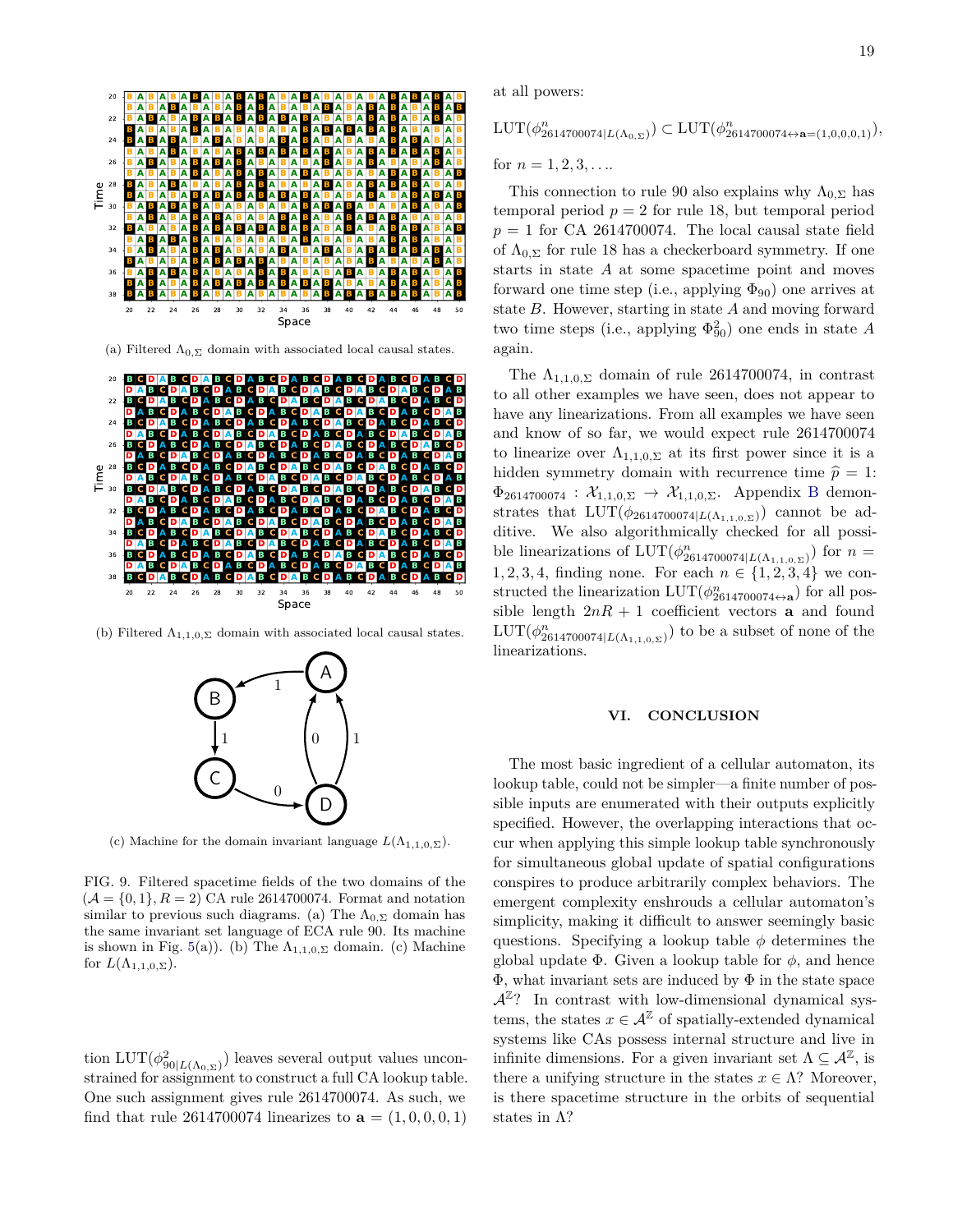Our investigations provide several inroads to these questions, but they also highlight the challenge presented by complex spatially-extended dynamical systems and their emergent behaviors. While domain invariant sets appear to strongly correspond to the spacetime symmetries revealed by the local causal states in the orbit flows along the invariant sets, relating the invariant spatial shift spaces of Def. [1](#page-5-1) with the resulting spacetime shift spaces of Def. [2](#page-6-1) and their generalized symmetries remains unsolved. Since  $\Phi$  is deterministic, the spacetime shift space that results from a given spatial shift space  $\mathcal X$  is uniquely determined by Φ. This is not to say, though, as is often assumed, that the spacetime shift space trivially follows from Φ applied to  $X$ . In fact, we still do not know how to fully characterize the spacetime shift space of orbits that follow from hidden symmetry domain invariant spatial shift spaces. In particular, we do not know how to properly define the domain temporal period for these spaces from their invariant spatial shift spaces. Such difficulties in understanding the spacetime shift spaces of hidden symmetry domains is perhaps one of the clearest examples of the fallacy of the "constructionist" hypothesis that often accompanies reductionism [\[37\]](#page-20-23). Tackling this will be a focus of subsequent investigations.

Beyond characterizing the spacetime shift spaces of domains, there remains the challenge of connecting domains, both the invariant spatial shift spaces and their resulting spacetime shift space of orbits, to the equation of motion  $\Phi$  and the lookup table  $\phi$  that generates it. Why does the particular assignment of lookup table outputs that form LUT( $\phi_{18}$ ) generate the invariant set  $\Lambda_{0,\Sigma}$ ? Why should  $LUT(\phi_{18|L(\Lambda_{0},\Sigma)})$  be additive when  $LUT(\phi_{18})$  is not? We have shown that this linear behavior of the nonlinear rule 18 actually follows from the combinatorics of  $\Lambda_{0,\Sigma}$  being

an invariant set of the additive rule 90. In fact, this is the mechanism behind every known stochastic ECA domain, including the enigmatic rule 22. Is this due to historical focus on rule 90? Or, is rule 90 particularly special? Beyond ECAs, we know from the  $\Lambda_{1,1,0,\Sigma}$  domain of the  $R=2$ rule 2614700074 that this is not the only mechanism for generating hidden symmetry domains. Hidden symmetry domains need not be associated with an additive subdynamic. One possible path forward could be through the *partial permutivity* outlined in Ref. [\[38\]](#page-20-24); the permutive subalphabets of examples 1*.*2 and 1*.*3 there correspond to the domains of ECAs 18 and 22, respectively.

Perhaps in sixteenth and seventeenth centuries—the burgeoning days of celestial mechanics—one could take for granted that knowing the equations of motion was tantamount to knowing the system and its behavior. Those days have long passed. Today, we appreciate that having the Navier-Stokes equations of hydrodynamics in hand does not translate into understanding emergent coherent structures, such as fluid vortices. The preceding recounted this lesson yet again. Even systems as "simple" as elementary cellular automata continue to hold surprises.

## **ACKNOWLEDGMENTS**

The authors thank Greg Wimsatt for helpful discussions and feedback. As a faculty member, JPC thanks the Santa Fe Institute and the Telluride Science Research Center for their hospitality during visits. This material is based upon work supported by, or in part by, the U.S. Army Research Laboratory and the U. S. Army Research Office under contract W911NF-13-1-0390 and grant W911NF-18-1-0028 and via Intel Corporation support of CSC as an Intel Parallel Computing Center.

- <span id="page-19-0"></span>[1] J. D. Farmer, T. Toffoli, and S. Wolfram, editors. *Cellular Automata, Proceedings of an Interdisciplinary Workshop*, Amsterdam, 1984. North-Holland Publishing Company.
- [2] N. H. Packard and S. Wolfram. Two-dimensional cellular automata. *J. Stat. Physics*, 38(5–6):901–946, 1985.
- [3] T. Toffoli and N. Margolis. *Cellular Automata Machines: A New Environment for Modeling*. MIT Press, Cambridge, Massachusetts, 1987.
- <span id="page-19-1"></span>[4] H. Gutowitz. *Cellular Automata: Theory and Experiment*. Special Issues of Physica D. Bradford Books, Cambridge, Massachusetts, 1991.
- <span id="page-19-2"></span>[5] O. Martin, A. Odlyzko, and S. Wolfram. Algebraic properties of cellular automata. *Commun. Math. Phys.*, 93:219, 1984.
- <span id="page-19-3"></span>[6] D. A. Lind. Applications of ergodic theory and sofic systems to cellular automata. *Physica*, 10D:36, 1984.
- <span id="page-19-4"></span>[7] P. Grassberger. New mechanism for deterministic diffusion. *Phys. Rev. A*, 28:3666, 1983.
- <span id="page-19-5"></span>[8] S. Wolfram. Statistical mechanics of cellular automata. *Rev. Mod. Phys.*, 55:601, 1983.
- <span id="page-19-6"></span>[9] E. Jen. Exact solvability and quasiperiodicity of onedimensional cellular automata. *Nonlinearity*, 4:251, 1990.
- <span id="page-19-7"></span>[10] C. Moore. Quasilinear cellular automata. *Physica D: Nonlinear Phenomena*, 103(1-4):100–132, 1997.
- <span id="page-19-8"></span>[11] J. Gravner and D. Griffeath. The one-dimensional Exactly 1 cellular automaton: Replication, periodicity, and chaos from finite seeds. *J. Stat. Physics*, 142(1):168–200, 2011.
- <span id="page-19-9"></span>[12] J. E. Hanson and J. P. Crutchfield. The attractor-basin portrait of a cellular automaton. *J. Stat. Phys.*, 66:1415 –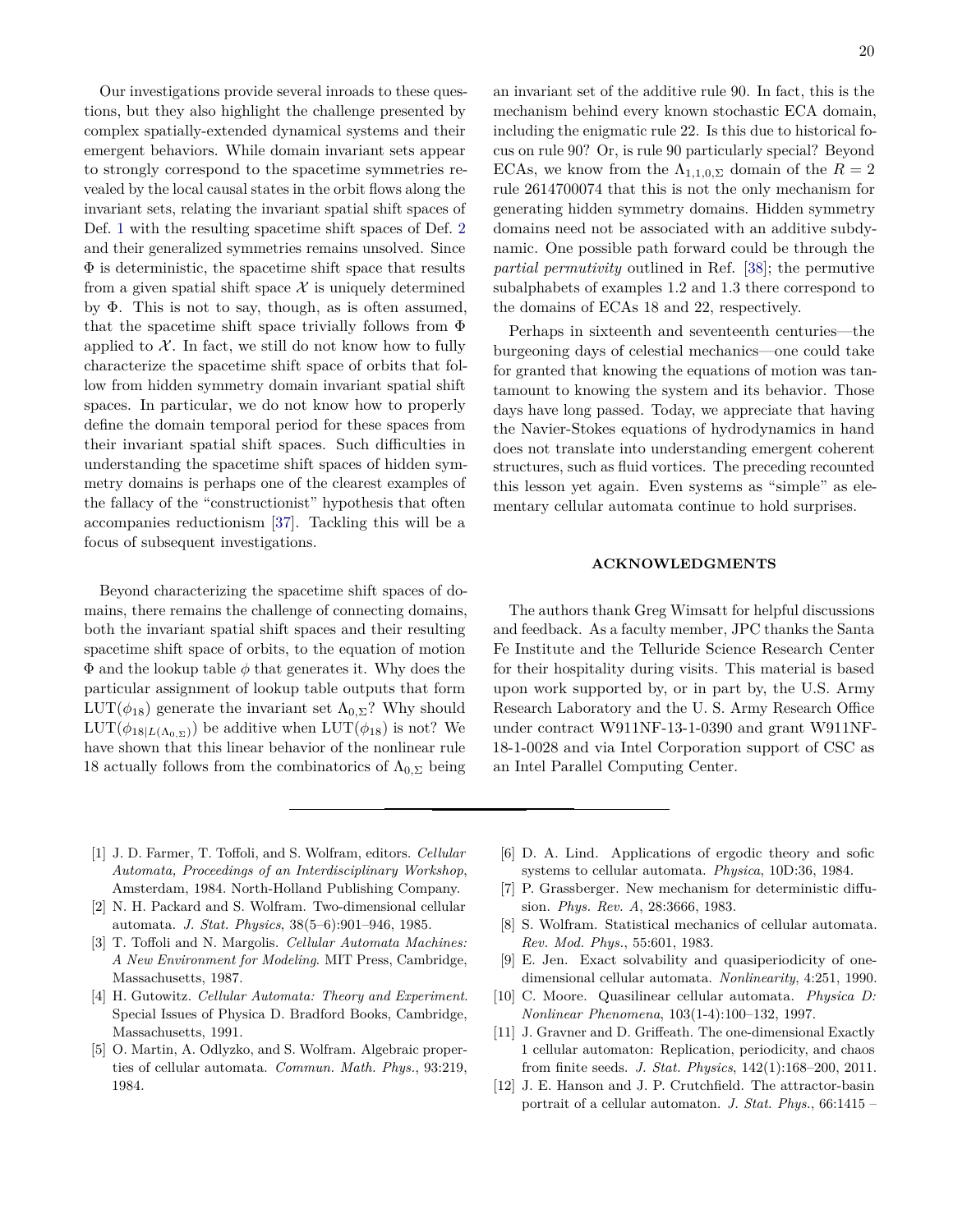1462, 1992.

- [13] J. P. Crutchfield. Discovering coherent structures in nonlinear spatial systems. In A. Brandt, S. Ramberg, and M. Shlesinger, editors, *Nonlinear Ocean Waves*, pages 190– 216, Singapore, 1992. World Scientific. also appears in Complexity in Physics and Technology, R. Vilela-Mendes, editor, World Scientific, Singapore (1992).
- [14] J. P. Crutchfield and J. E. Hanson. Attractor vicinity decay for a cellular automaton. *CHAOS*, 3(2):215–224, 1993.
- <span id="page-20-22"></span>[15] J. P. Crutchfield and J. E. Hanson. Turbulent pattern bases for cellular automata. *Physica D*, 69:279 – 301, 1993.
- <span id="page-20-0"></span>[16] J. E. Hanson and J. P. Crutchfield. Computational mechanics of cellular automata: An example. *Physica D*, 103:169–189, 1997.
- <span id="page-20-1"></span>[17] C. S. McTague and J. P. Crutchfield. Automated pattern discovery—An algorithm for constructing optimally synchronizing multi-regular language filters. *Theo. Comp. Sci.*, 359(1-3):306–328, 2006.
- <span id="page-20-2"></span>[18] M. G. Nordahl. Limit sets of class two cellular automata. 1988. unpublished.
- <span id="page-20-3"></span>[19] A. Rupe and J. P. Crutchfield. Local causal states and discrete coherent structures. *Chaos*, 28(7):1–22, 2018.
- <span id="page-20-4"></span>[20] L. Le Bruyn and M. Van den Bergh. Algebraic properties of linear cellular automata. *Linear Algebra and its Applications*, 157:217–234, 1991.
- <span id="page-20-5"></span>[21] D. A. Lind. The structure of skew products with ergodic group automorphisms. *Israel J. Math.*, 28(3):205–248, 1977.
- <span id="page-20-6"></span>[22] J. E. Hopcroft, R. Motwani, and J. D. Ullman. *Introduction to Automata Theory, Languages, and Computation*. Prentice-Hall, New York, third edition, 2006.
- <span id="page-20-7"></span>[23] D. Lind and B. Marcus. *An Introduction to Symbolic Dynamics and Coding*. Cambridge University Press, New York, 1995.
- <span id="page-20-8"></span>[24] J. G. Brookshear. *Theory of computation: Formal languages, automata, and complexity*. Benjamin/Cummings, Redwood City, California, 1989.
- <span id="page-20-9"></span>[25] S. Wolfram. Computation theory of cellular automata. *Comm. Math. Phys.*, 96:15, 1984.
- <span id="page-20-10"></span>[26] J. P. Crutchfield. Between order and chaos. *Nature Physics*, 8(January):17–24, 2012.
- <span id="page-20-11"></span>[27] J. P. Crutchfield and K. Young. Inferring statistical complexity. *Phys. Rev. Let.*, 63:105–108, 1989.
- <span id="page-20-12"></span>[28] C. R. Shalizi and J. P. Crutchfield. Computational mechanics: Pattern and prediction, structure and simplicity. *J. Stat. Phys.*, 104:817–879, 2001.
- <span id="page-20-13"></span>[29] C.R. Shalizi. Optimal nonlinear prediction of random fields on networks. *Discrete Mathematics & Theoretical Computer Science*, 2003.
- <span id="page-20-14"></span>[30] J. P. Crutchfield. Semantics and thermodynamics. In M. Casdagli and S. Eubank, editors, *Nonlinear Modeling and Forecasting*, volume XII of *Santa Fe Institute Studies in the Sciences of Complexity*, pages 317 – 359, Reading, Massachusetts, 1992. Addison-Wesley.
- <span id="page-20-15"></span>[31] B. D. Johnson, J. P. Crutchfield, C. J. Ellison, and C. S. McTague. Enumerating finitary processes.

arxiv.org:1011.0036.

- <span id="page-20-16"></span>[32] G. A. Hedlund. Endomorphisms and automorphisms of the shift dynamical system. *Theory of Computing Systems*, 3(4):320–375, 1969.
- <span id="page-20-17"></span>[33] Crutchfield and McTague implemented an efficient, but exhaustive search algorithm to solve the invariant equation using the enumerated library of machines of Ref. [\[31\]](#page-20-15). Reference [\[36\]](#page-20-21) analyzed ECA 22 using the approach.
- <span id="page-20-18"></span>[34] W. M. L. Holcombe. *Algebraic Automata Theory*. Cambridge University Press, Cambridge, 1982.
- <span id="page-20-20"></span>[35] P. Grassberger. Long-range effects in an elementary cellular automaton. *J. Stat. Physics*, 45(1-2):27–39, 1986.
- <span id="page-20-21"></span>[36] J. P. Crutchfield and C. S. McTague. Unveiling an enigma: Patterns in elementary cellular automaton 22 and how to discover them. 2002. Santa Fe Institute Technical Report.
- <span id="page-20-23"></span>[37] P. W. Anderson. More is different. *Science*, 177(4047):393– 396, 1972.
- <span id="page-20-24"></span>[38] K. Eloranta. Partially permutive cellular automata. *Nonlinearity*, 6(6):1009, 1993.

### <span id="page-20-19"></span>**Appendix A: Proof of Thm. [1](#page-9-1)**

**Theorem [1.](#page-9-1)** Every nonzero linear CA  $\Phi_\beta$  is a factor map from the full- $\mathcal A$  shift to itself:  $\Phi_{\beta}: \mathcal A^{\mathbb Z} \to \mathcal A^{\mathbb Z}$ .

**Proof.** For any  $x \in \mathcal{A}^{\mathbb{Z}}$  we want to show that there exists  $a \, y \in \mathcal{A}^{\mathbb{Z}}$  such that  $x = \Phi_{\beta}(y)$ . In other words, for a linear  $\Phi_\beta$  there is always a right inverse  $\widetilde{\Phi}_\beta$  such that  $\Phi_{\beta}(\Phi_{\beta}(x))=x.$ 

First, decompose the string *x* into several 'basis' strings as follows; for each index *i* in *x* such that  $x_i = 1$ , create a basis string  $x^i$  for which  $x^i_i = 1$  and  $x^i_j = 0$  for all  $j \neq i$ . With this we have  $x = \sum_i x^i$ , which is shorthand for performing  $x_j = \sum_i x_j^i \pmod{2}$  at each index *j* of *x*.

If we can show the basis strings  $x^i$  always have a preimage  $y^i$ ,  $x^i = \Phi_\beta(y^i)$ , then it follows from linear superposition that  $y = \sum_i y^i$  is the pre-image of *x*. If  $x =$  $\sum_i x^i = \sum_i \Phi_\beta(y^i)$ , then using superposition, Eq. [\(2\)](#page-2-3), we have  $\sum_i \Phi_\beta(y^i) = \Phi_\beta(\sum_i y^i)$ . Thus, for any *x* there is a *y* such that  $\Phi_{\beta}(y) = \Phi(\sum_{i} y^{i}) = \sum_{i} \Phi_{\beta}(y^{i}) = \sum_{i} x^{i} = x$ .

We now need to show that for any basis string  $x^i$  with a single 1 there is always a pre-image  $y^i$ . This follows from additivity of  $\phi_{\beta}$ . Since we are considering nonzero linear CAs there is at least one coefficient  $a_i = 1$  in the additivity coefficient vector **a**. In fact, it simplifies things to only consider CAs that have one or both of the outer bits of the neighborhood with a nonzero coefficient:  $a_{-R} = 1$ or  $a_R = 1$  or both. Any rule where this is not the case is equivalent to one that is; e.g., the radius  $R = 2$  CA  $\mathbf{a} = (0, 1, 0, 1, 0)$  is equivalent to the radius  $R = 1$  CA  $\mathbf{a} = (1, 0, 1)$ . (The only exception is the identity rule with  $a_0 = 1$  and  $a_i = 0$  for all  $i \in \{-R, \ldots, 0, \ldots, R\} \setminus \{0\}$ , but clearly every image is its own pre-image for the identity rule, so it is surjective).